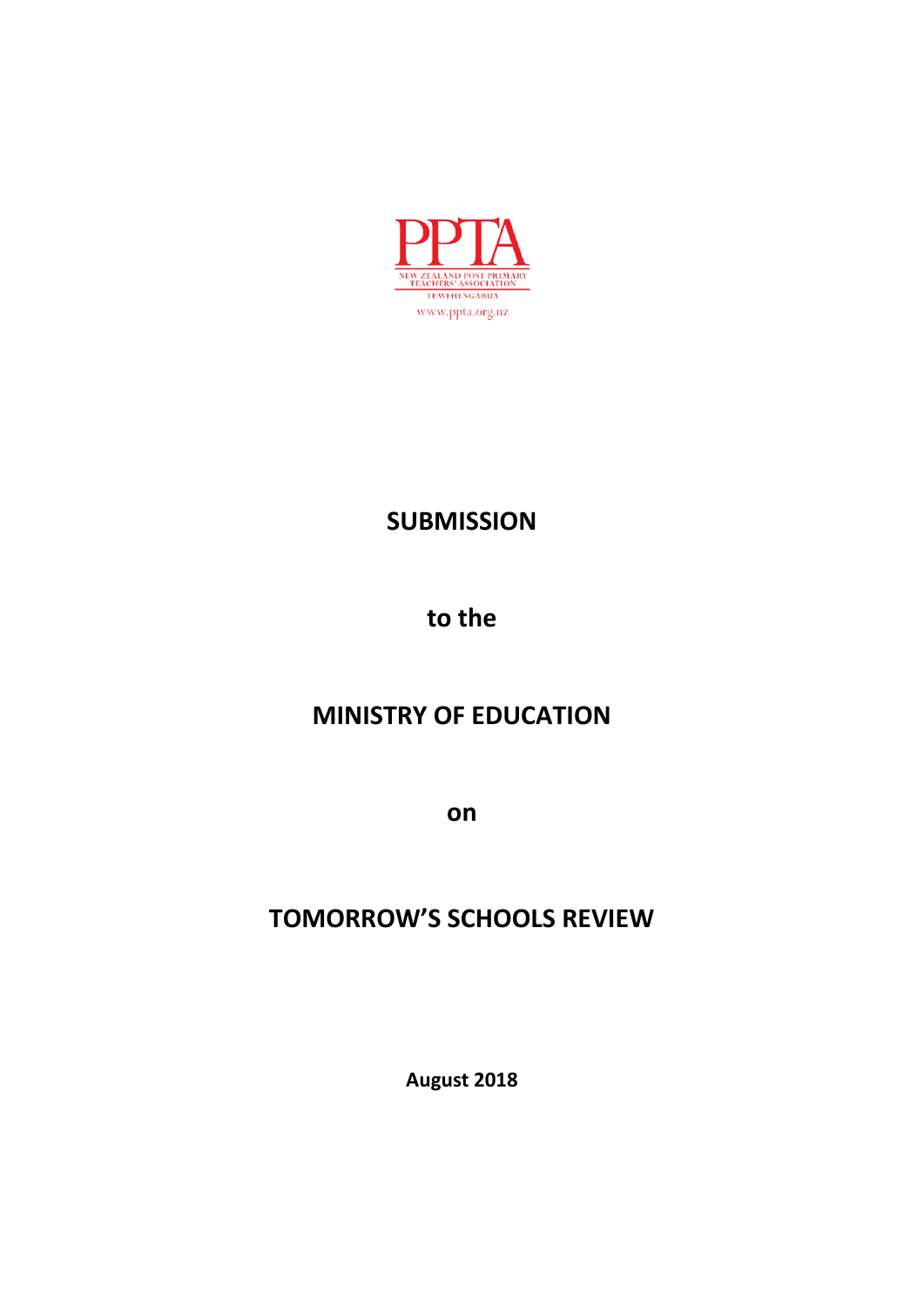## **1. About PPTA**

- 1.1 PPTA represents the majority of teachers engaged in secondary education in New Zealand, including secondary teachers, principals, and manual and technology teachers.
- 1.2 Under our constitution, all PPTA activity is guided by the following objectives:
	- a. To advance the cause of education generally and of all phases of secondary and technical education in particular;
	- b. To uphold and maintain the just claims of its members individually and collectively; and
	- c. To affirm and advance Te Tiriti O Waitangi.
- 1.3 This submission is from the PPTA Executive, and is on behalf of all of our members, but recognises that many of them, as individuals or through their branches, regions, and interest groups, will also be making submissions, some of which may differ from this.
- 1.4 This submission will describe the fruits of an ideal education system followed by a brief background comment. It will then discuss the principles that should underpin the education system and their barriers.

## **2. Introduction**

- 2.1 Our education system should be such that a young person can attend their local school confident that it has a principal with the necessary knowledge, experience, and importantly time, to be the educational and administrative leader. The school would be staffed with teachers with subject knowledge, pedagogical knowledge, and attentiveness to national and local priorities. The young person would have access to a full curriculum and resources and facilities similar to other schools, and receive the necessary support to meet their learning needs. The parents would have had opportunities to contribute to the direction of the school and be welcome to discuss their child"s learning with the teachers or principal.
- 2.2 This paper will discuss why this scenario is not possible in the present environment.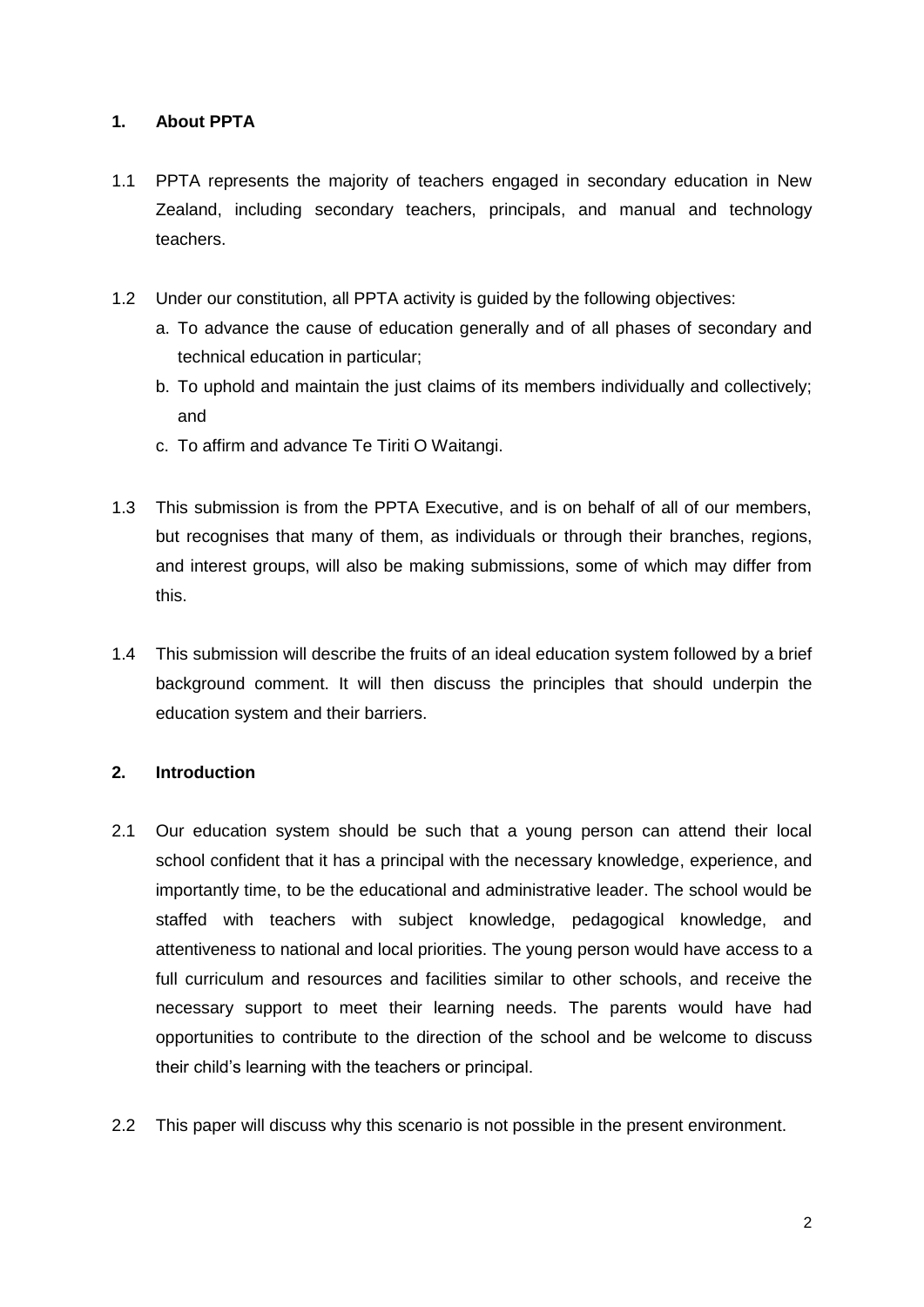## **3. Background**

- 3.1 Much has been written about the impact of Tomorrow"s Schools so this submission will not repeat this, except to stress that the model of an autonomous school, employing the principal and staff, as the fundamental unit of a fragmented educational system has not worked.
- 3.2 The sheer number of modifications that have been necessary to maintain the system since its introduction - usually to stem concerns about increases in inequality, student underachievement, or the number of schools that were failing, is a warning sign. These modifications included a gradual but inexorable expansion of the role of the Ministry, introduction of decile funding to assist schools in low-socioeconomic communities, a change by ERO to a "review and assist" model, tighter control of initial teacher education by the Teachers Council (now Education Council), the ability for boards to govern more than one school, the Ministry offer to take over the management of property, and more latterly an attempt to encourage collaboration between schools with Investing in Educational Success (IES).
- 3.3 PPTA believes that the current system is not capable of delivering on the Purpose Statement of the Ministry of Education - to ensure equity and excellence<sup>1</sup>. Rather, the range of evidence points to increasing inequity.
- 3.4 Many countries have improved the effectiveness of their education systems<sup>2</sup>. These improvements did not happen by chance but through deliberate, thoughtful, systematic and evidence-based approaches, usually with public support. This is what NZ needs to replicate, and it is pleasing to see that the government is consulting widely as part of this review.
- 3.5 If changes are made, they need to be carefully planned and implemented so that they work for all schools. New Zealand needs a response to the fallings of the present system, not an over-reaction. In this regard it should heed the words of Finnish educator Pasi Sahlberg who cautions - go far, not fast.<sup>3</sup>

**.** 

<sup>&</sup>lt;sup>1</sup> Purpose statement - Ministry of Education

<sup>2</sup> Crehan, L. (2016). Cleverlands: The secret behind the success of the world's education superpowers. London. Unbound.

An interview in PPTA News Vol 39, No. 3 May 2018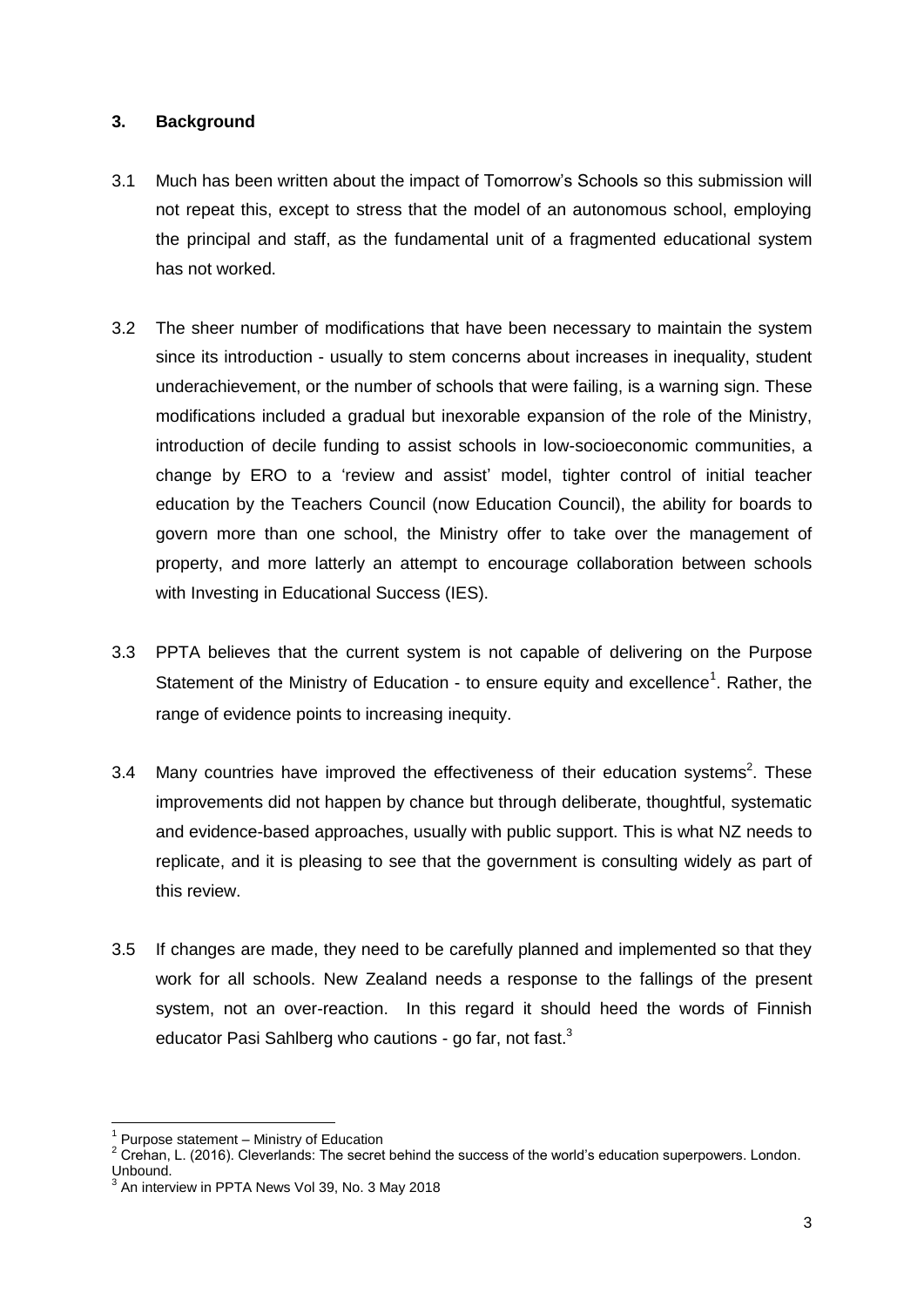## **4. Ecosystem**

- 4.1 PPTA supports the Independent Taskforce"s concept of the education system being a "learning ecosystem".
- 4.2 An ecosystem explains the complexity and the interconnectedness of a community made up of living organisms and non-living components. In an ecosystem the quantum and capacity of each component dictates how they interact and impact on the other members of the system. It recognises too that at certain points limitations in one part of the system create insurmountable barriers to the effectiveness of the system as a whole.
- 4.3 Considering education as an ecosystem has merit as it moves the discussion from a yearning for a nostalgic past, or a debate between central and local; it is about designing a system that identifies, understands and values each component of the education system in order to provide appropriate support at the right level, at the right time, to meet the needs of the students, teachers, principals, schools and ultimately the local and national community.

## **5. Principles**

- 5.1 PPTA believes that the review of the way schools are governed, managed and administered should promote the following principles:
	- $\bullet$  equity;
	- success for Maori;
	- student achievement;
	- student well-being;
	- effective use of public resources;
	- innovation;
	- collaboration between schools;
	- ability to meet national objectives;
	- democratic participation;
	- support for teachers; and
	- high trust.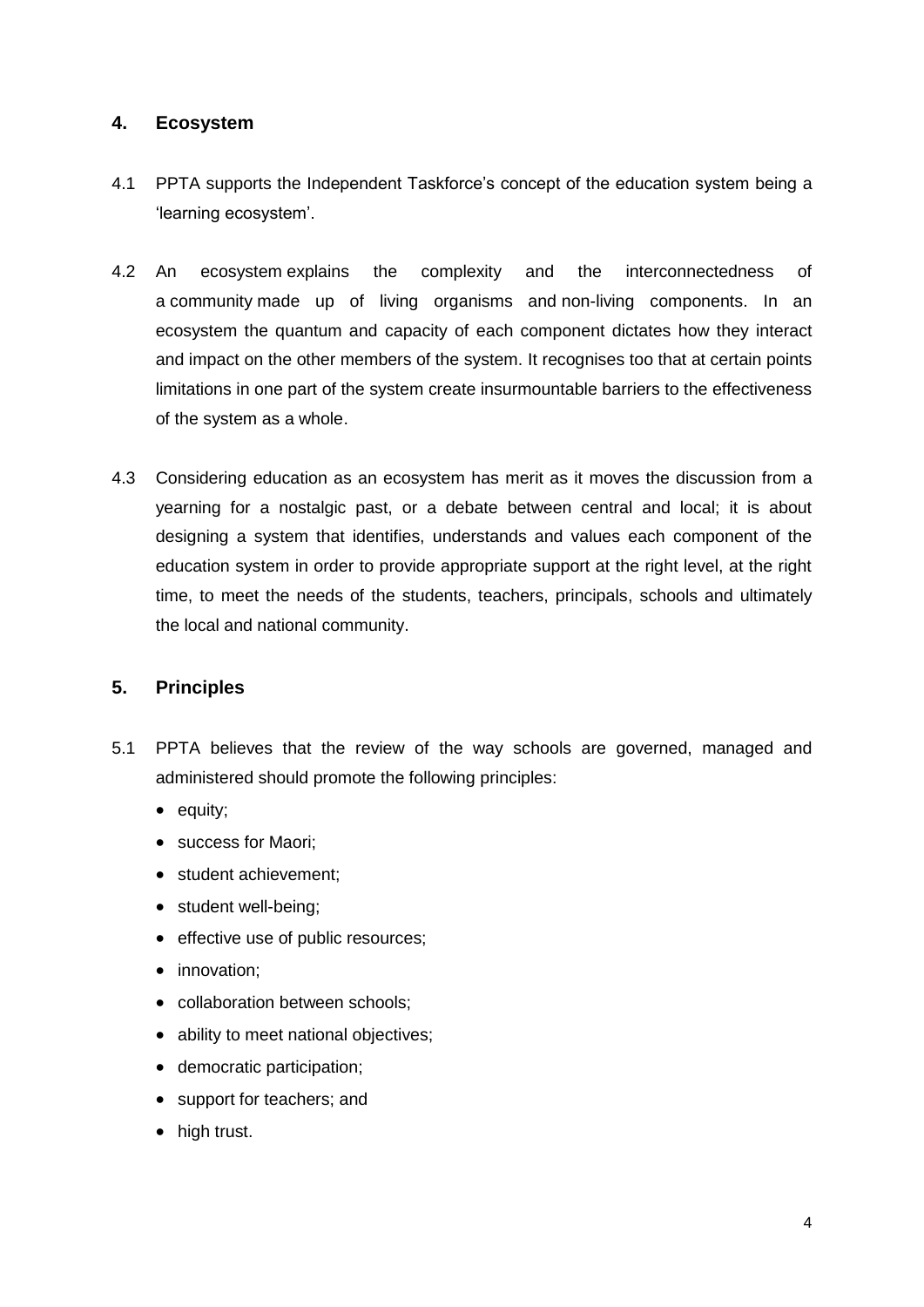5.2 We will address each of these principles and discuss the current system"s ability to deliver on them.

## **6. EQUITY**

- 6.1 PPTA believes that a quality public education system which addresses the learning needs of all students sits within a wider societal commitment to valuing all young people, reducing inequities, and meeting needs. A commitment to equity must come first; excellence will follow. 4
- 6.2 Tragically, the way New Zealand schools are governed and managed has not led to an equitable education system, and school success is often related to decile and postcode. The establishment of autonomous schools, governed by boards of lay volunteers has been a major contributor to this state of affairs.

## *6.2.1 School boards*

Boards of organisations are usually made of members with the expertise to govern. With NZ school boards, this is not always the case. As a result, in 2017 one in 16 schools had been the subject of government intervention within the last three years - 154 schools either had a limited statutory manager or a commissioner who acted as the board. Sixty-five school boards were under Crown management. The average length of intervention was 19 months, with the longest lasting 14 years.<sup>5</sup> These were the extreme cases; many more schools were merely underperforming.

Schools that are not governed or managed well cannot provide excellent education for their students.

We need a system where schools are governed by people with the necessary expertise. Even the New Zealand School Trustees Association (NZSTA) suggests it is time to review boards' responsibilities given that many trustees are mostly interested in issues around teaching and learning<sup>6</sup> and not the administrative and financial tasks that dominate board time and energy.

 4 A report from PPTA"s quality teaching taskforce (2012)

<sup>5</sup> https://www.stuff.co.nz/national/education/89899426/one-in-16-schools-has-government-intervention-in-threeyears

<sup>6</sup> http://103.14.3.1/national/programmes/insight/audio/2018650326/insight-examining-tomorrow-s-schools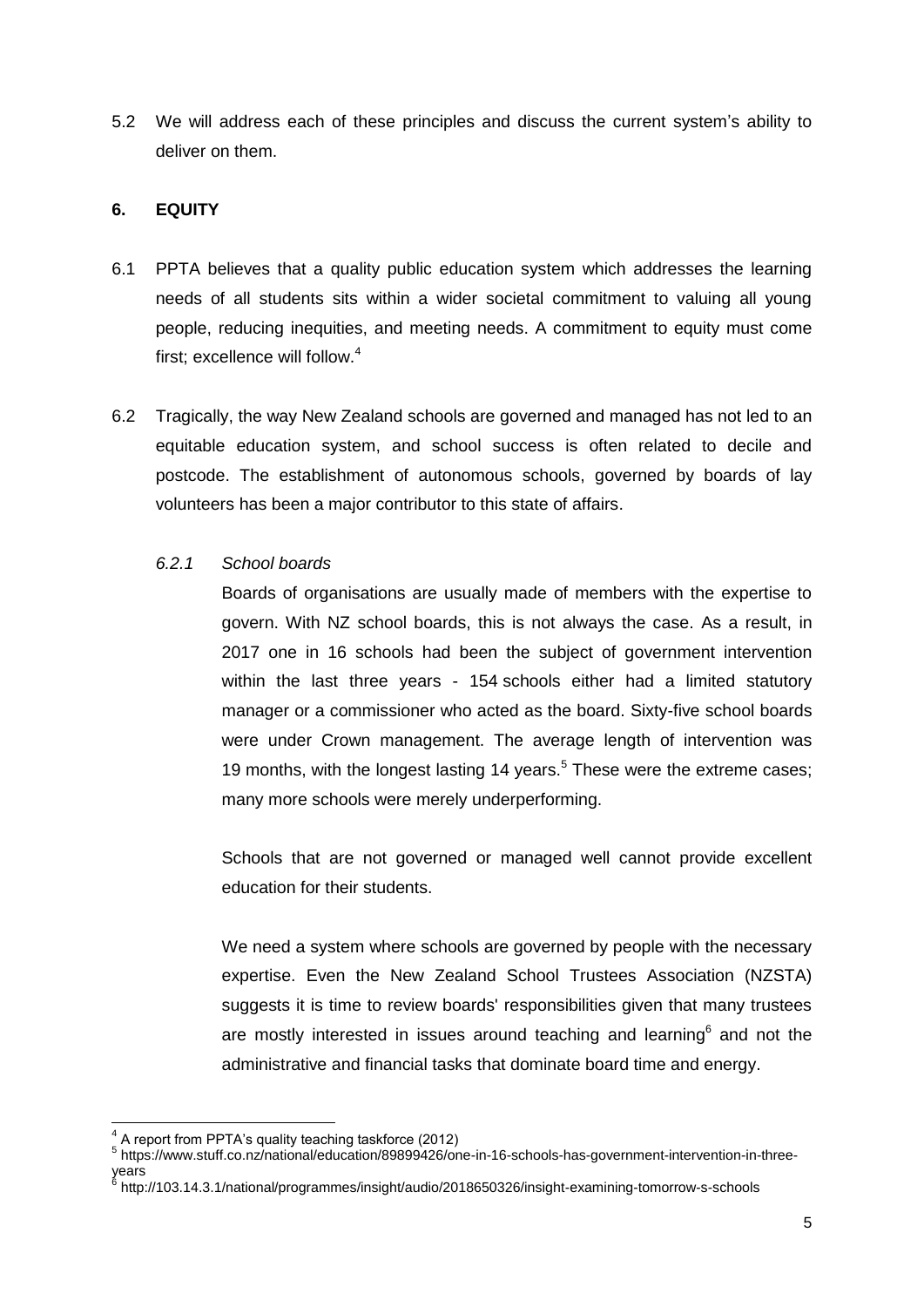Having boards being responsible for employing the principal and staff is troublesome: many boards lack the time, confidence and expertise to undertake the task. In a number of high performing countries principals are employed by a local ministry office. It is the local office that is responsible for student performance in their area. The principals report to the local office manager, meeting regularly with them to discuss goals, and receiving support to attain them. If goals are not being met the manager puts more support in place to help. Sometimes a principal will be removed from the role if they are not able to turn things around. In these jurisdictions the chances of this happening are rare as the principal has usually undergone leadership training and will have a proven record in leadership roles before appointment.

An appealing outcome of this arrangement is that it makes the ministry responsible for how schools perform. Our current system allows the Ministry to come up with policy and even an implementation plan, but ultimately it becomes the schools responsibility to implement it. Local Ministry responsibility for student achievement would force the Ministry to connect and engage with schools in a meaningful way. To meet its objectives the local office would have to provide the necessary resources, PLD and other support to ensure successful implementation.

## *6.2.2 Funding*

While the way schools are funded is not part of the review, questions of structure and resourcing cannot be separated. The issues of adequacy of resourcing, and resourcing for equity, will need to be addressed at some stage alongside those of administrative organisation. However, the economic inefficiency of a system geared to choice and generating multiple small schools should, and can, be addressed when philosophies underlying Tomorrow"s Schools are considered.

#### *6.2.3 Property*

The devolution of responsibility for school buildings to individual boards has also had a significant impact (this will be discussed again later). The wide range of quality and appearance of school property that has emerged over the last thirty years could be a metaphor for the system as a whole.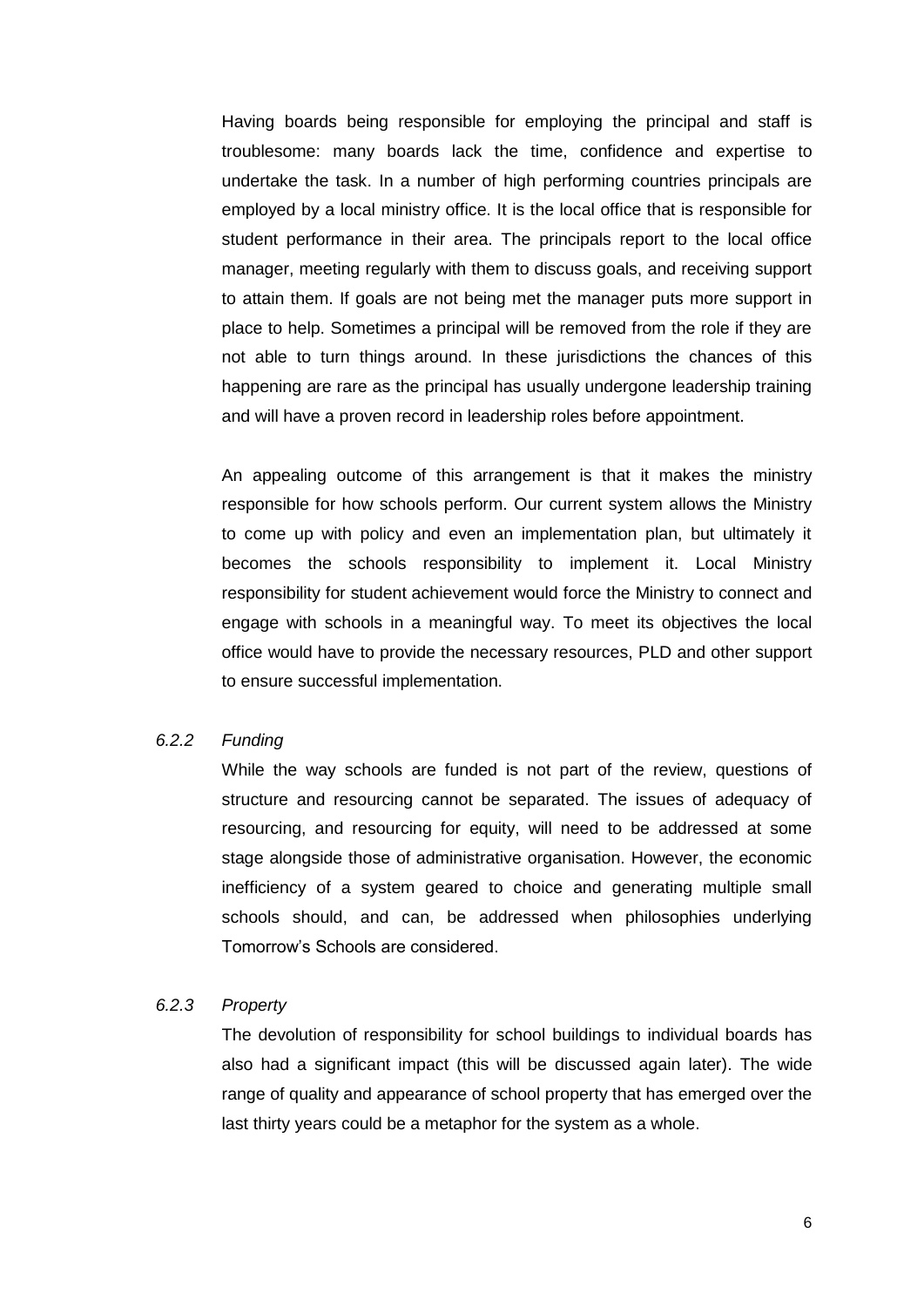Not all boards have done a good job in maintaining their facilities and hence the government predicts that it will have to spend \$1b by 2030 to bring all school buildings up to code. Minister Hipkins admits that some "schools have prioritised other things for very good reason, but the reality now is their facilities are run-down and we're going to have to spend more money bringing them up to speed. Money is provided to schools to maintain their buildings for a reason and they shouldn't really be spending that on other things."<sup>7</sup>

On the other hand other schools have spent considerable amounts on "beautifying" community-facing property in ways that have little, if any, educational benefit in order to provide a competitive edge against other local schools.

One solution would be to transfer to national or regional bodies tasks that are too big, onerous or specialised (like property) for the average board to manage, or which would more efficiently be managed at a level that allows for economies of scale to operate in administration.

## **7. SUCCESS FOR MAORI**

**.** 

- 7.1 PPTA is committed to affirming and advancing te Tiriti O Waitangi and sees the review as an opportunity to assess how well the schooling system is meeting Māori aspirations, be that in mainstream or kura kaupapa Māori. Are there governance or management issues that inhibit partnership, participation, or do not protect the culture? Are systemic changes necessary to foster Māori identity, language and culture – to allow Māori students to succeed as Māori $?^8$
- 7.2 Research shows that using a culturally responsive pedagogy can increase the engagement and attainment of Māori students. A heavily devolved system where decision making on professional development is at the school level makes it very difficult, if not impossible, for the Ministry to integrate current best practice, like those advocated in Ka Hikitia. This effect has been compounded by a loss of system responsibility as a result of schools focussing on their individual needs. Measurement of teacher activity indicates that while hours worked by teachers increased in total, the

<sup>&</sup>lt;sup>7</sup> https://www.radionz.co.nz/news/national/361379/third-of-school-buildings-fall-short-on-health-and-hygiene 8 https://poutamapounamu.org.nz/profiles/mere-berryman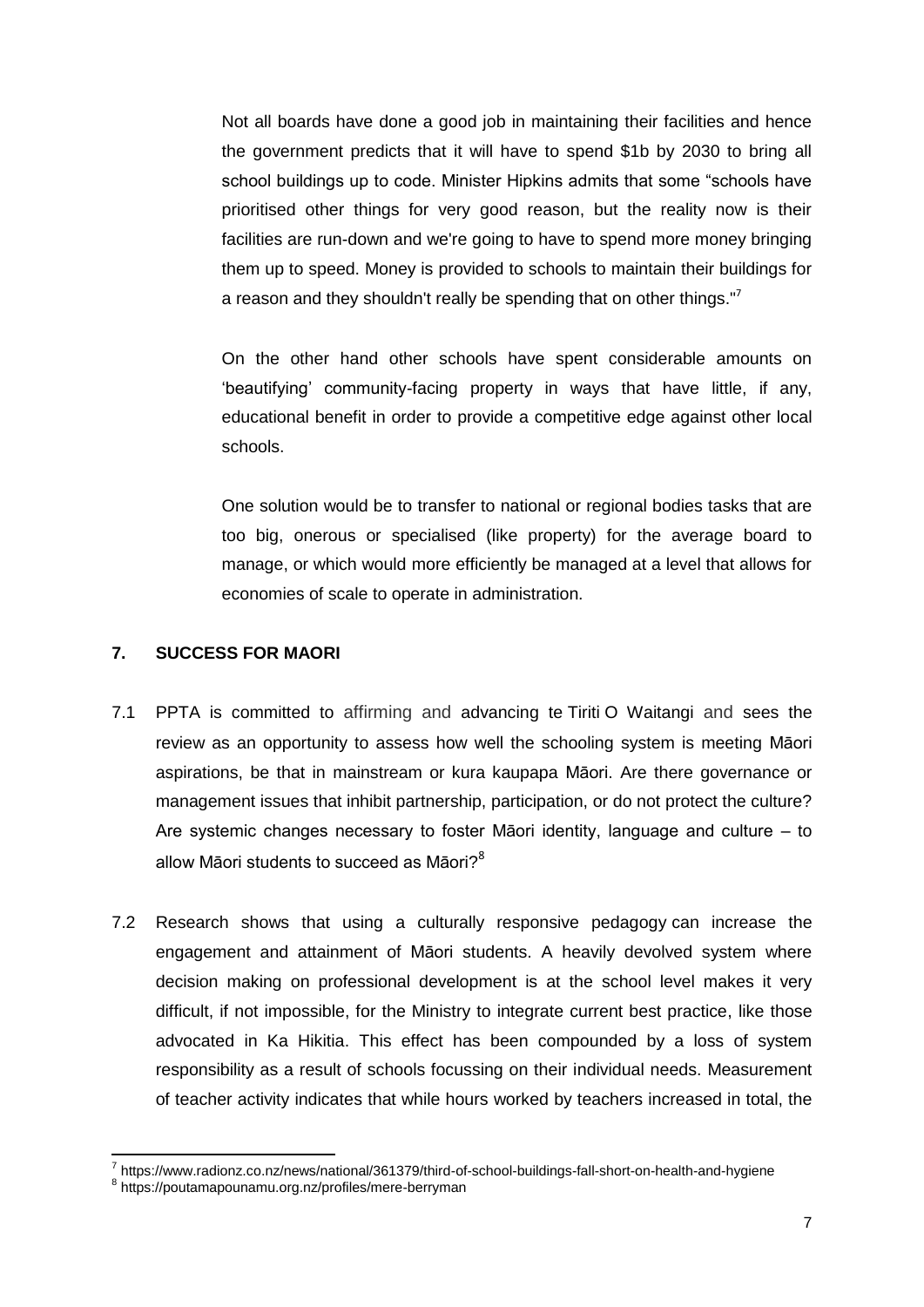number of hours they spent on professional development actually declined when Tomorrow"s Schools was introduced.

7.3 A compounding issue affecting Māori achievement is that rural schools and those in low socio-economic communities often have high Māori rolls. These are sometimes the same schools that are failing because they struggle to get boards of trustees with the skillset to govern schools, experienced principals and teachers, and teachers in some subject areas.

## **8. STUDENT ACHIEVEMENT**

 $\overline{a}$ 

- 8.1 An education system should revolve around student learning. The record of achievement under the Tomorrow"s Schools model is underwhelming.
- 8.2 Student achievement did not improve in the first 20 years of the Tomorrow's Schools system, although in the last few years there has been an improvement in attainment of NCEA Level 2. It is moot to what degree this is a result of "gaming" the qualification system in response to the high stakes "tight" accountability measures reflected by the 85% Level 2 NCEA Better Public Services target. International results, in contrast, have remained the same or have dipped. In the last PISA and TIMMS results, while New Zealand"s top students performed well, the gap between the low and high achievers, an important measure of equity in education, has widened. The gap is wider than that of many OECD countries.<sup>9</sup>
- 8.3 Wylie maintains that New Zealand teachers will not be able to respond to the needs of our weakest students if they continue to operate in isolated schools, where they are shielded from new ways of teaching and do not get the opportunity to learn off, share with, and build on, the learning of their peers. $^{10}$
- 8.4 The system needs to develop and support networks of schools and teachers focussed on student learning.
- 8.5 One solution could be to develop local Ministry offices. Schools value local support, especially if that is provided by staff with experience and credibility, people who have

<sup>&</sup>lt;sup>9</sup> Mathematics achievement: What we know from New Zealand's participation in TIMSS 2014/15 and PISA 2015. Ministry of Education (2017)

<sup>10</sup> Wylie, C. (2012). Vital statistics: Why we need more than self-managing schools. Wellington NZCER.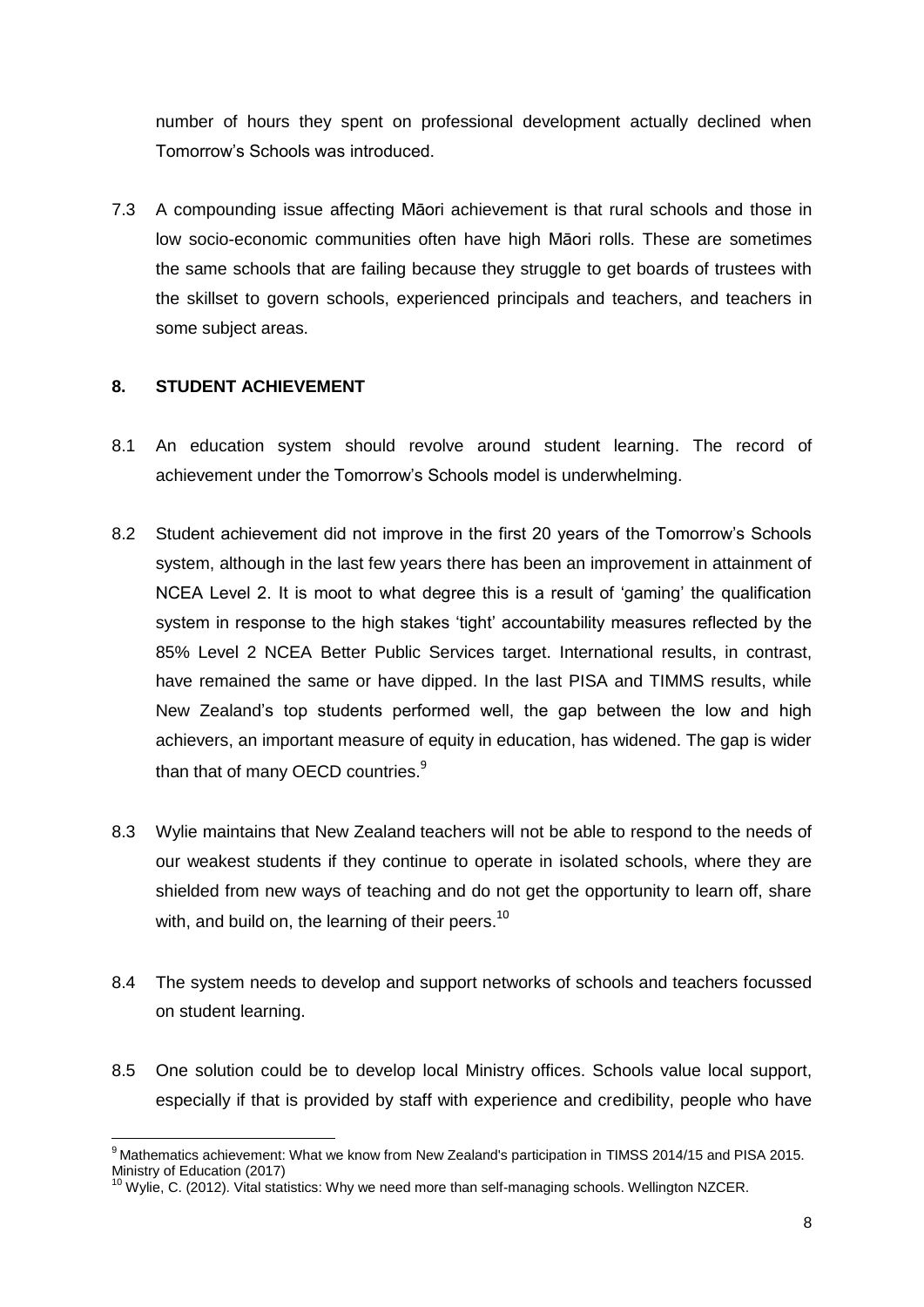been principals, for example. $11$  Local offices could be used to tidy up areas around who employs people who are a resource for a number of schools in an area, for example RTLBs, itinerant music teachers, Virtual Learning Networks (VLNs) and activity centres. A local office could also support an integrated approach to on-line learning.

## **9. STUDENT WELL-BEING**

- 9.1 The review is an appropriate time to consider student wellbeing which is strongly linked to learning. A student's level of wellbeing at school is indicated by their satisfaction with life at school, their engagement with learning and their socialemotional behaviour.<sup>12</sup>
- 9.2 While schools promote wellbeing by enacting their vision, values, goals and priorities in their curriculum and associated learning and teaching practices, the system has a pivotal role to play in staffing, resourcing and teacher PLD.
- 9.3 New Zealand has high rates of teenage suicide, and increasing levels of anxiety among students, and the government is committed to supporting students with learning needs. Yet, schools vary greatly in how they respond to students who need extra support - the current method of funding allows schools to decide priorities and these support roles are sometimes marginalised.
- 9.4 To combat the unevenness in the way students' wellbeing is supported, the review could recommend centralised funding, units and staffing, based on school roll and needs profile, for deans, guidance councillors and SENCOs to ensure students get additional support. Further, professionals with roles critical for student well-being could be employed regionally/locally for ease of access by schools.

## **10. EFFECTIVE USE OF PUBLIC RESOURCES**

10.1 In 2016/17 financial year the government spent \$8b on schooling and it is important that a revised education system is designed so funding is spent wisely. It is simply inefficient for two and a half thousand boards to replicate administration and financial functions, when many of these tasks could be shared.

 $\overline{a}$  $11$  Wylie, C. (2012)

<sup>&</sup>lt;sup>12</sup> Noble, T. & Wyatt, T. (2008) Scoping study into approaches to student wellbeing. Final Report. Canberra. Department of Education, Employment and Workplace Relations.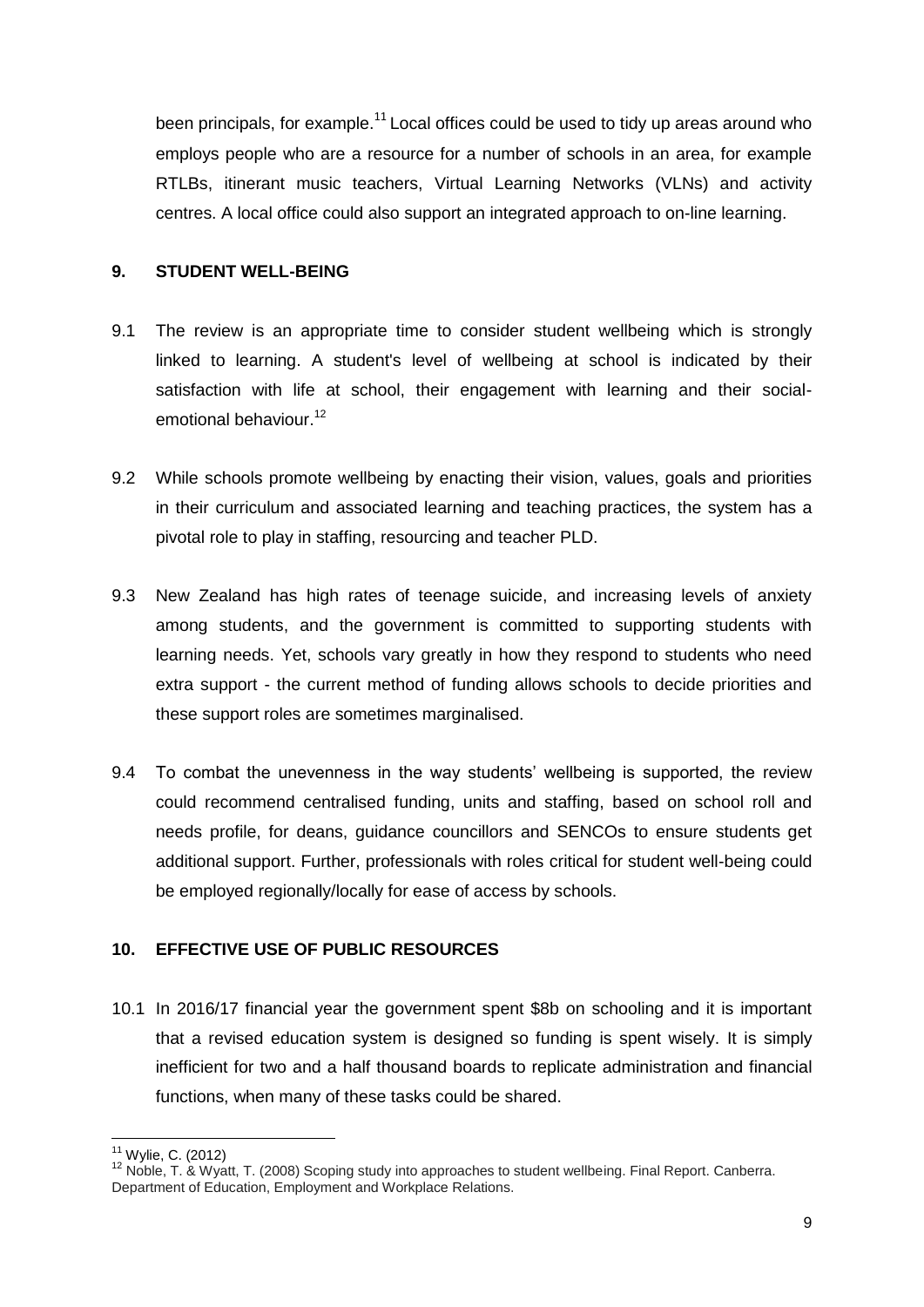#### *10.1.1 Bureaucracy*

If one of the aims of Tomorrow"s Schools was to reduce bureaucracy, it has failed. In part the compliance demands, referred to below, reflect added layers of bureaucracy for school managers and teachers. The outsourcing of central organisation functions has also added layers of cost (fiscal and opportunity costs) and bureaucracy. For example, schools facing major renovations or rebuilds now have to deal with both the Minister's property division and private sector contractors. Principals involved in the process report anecdotally that four to five per cent of the cost of a new build can be spent enriching the designers and building company private sector, just in planning the build. When the cost of a new build is perhaps \$50 million that is a substantial cost for a job which could (and previously was) done by central agencies.

Nor has the use of private sector improved bureaucracy. Principals can face hours of time away from school educational and personnel management in meetings and otherwise dealing with new building matters. One anecdote illustrates the degree to which this can take on Pythonesque proportions. A principal asked a tradesperson to undertake a very minor, common sense, change associated with a new build. The tradesperson could not do it without the permission of the project manager. The principal phoned the project manager who said it is a change to the agreed plan and requires the Ministry to approve it. The principal then called the Ministry and eventually got through to the Ministry"s project manager. The project manager gave the approval. But the tradesperson is employed by a private company so the company, then needed to be notified of the approval, so that the tradesperson"s manager could call them and authorise the minor (no cost) adjustment. While the change generated no extra cost, the time cost for the principal was very real.

#### *10.1.2 Multiple agencies*

One of the products of Tomorrow"s Schools was the creation of several agencies which schools are responsible to. Each agency generates administrative demands on schools to demonstrate the school is complying with the legislation it is responsible for enforcing. A multiple agency system can also create problems for schools when there is no agency with a clear final arbiter authority on a matter. As an example, current PPTA work with principals suggests that the problem of vexatious complainants is widespread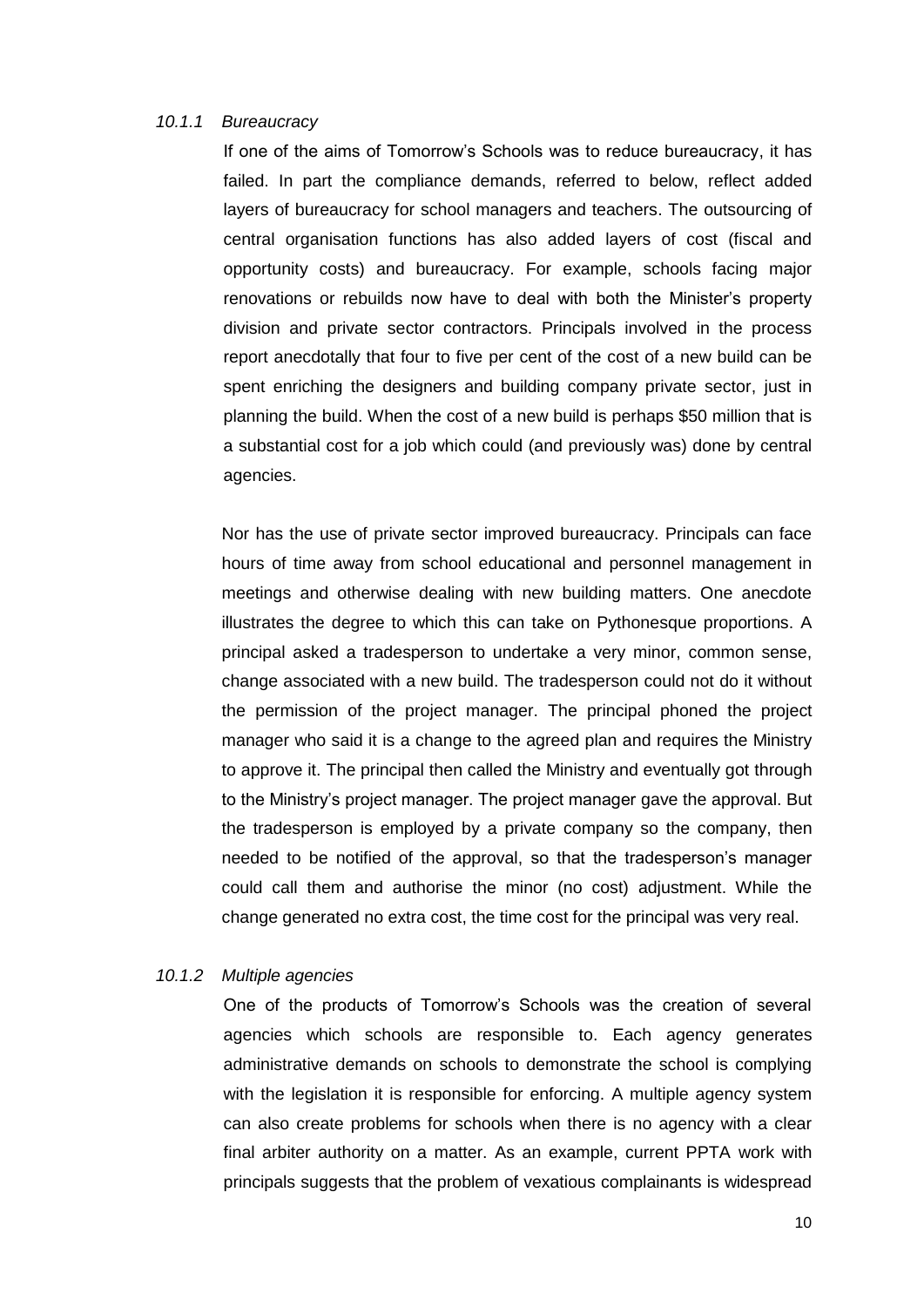and a demanding problem for principals (both emotionally and in terms of time responding). Vexatious complainants are not just a problem for schools, other government agencies and private sector organisations have them too. In schools, however, there are additional problems faced under Tomorrow"s Schools, amongst them:

- 1 The "target" is usually (or quickly becomes) the principal who is a very public face to an organisation which is inherently community focussed.
- 2 A vexatious complainant can take meritless complaints to any and all of a multiplicity of agencies with processes that require responses from the principal (at cost to time and emotional wellbeing):
	- a. The board
	- b. ERO
	- c. NZQA
	- d. The Teachers Council
	- e. The local office of the Ministry of Education
	- f. The national office of the Ministry of Education
	- g. The Minister of Education
	- h. The Ombudsman
	- i. The local MP
	- j. The news media
	- k. The local community
	- l. The police
- 3 The lay-nature of the board as the principal"s direct employer.

PPTA has also had difficulties in establishing the "responsible agency" when representing members. For example, for pay/qualification related matters three different agencies can be involved (the Education Ministry as pay master and party to the STCA, NZQA as qualifications assessor and Education Council with responsibility for recognising initial teacher education).

#### *10.1.3 Compliance burden of Tomorrow's Schools*

One of the tensions in the development and implementation of Tomorrow"s Schools was the fiscal risk to the Crown of devolving administrative, property,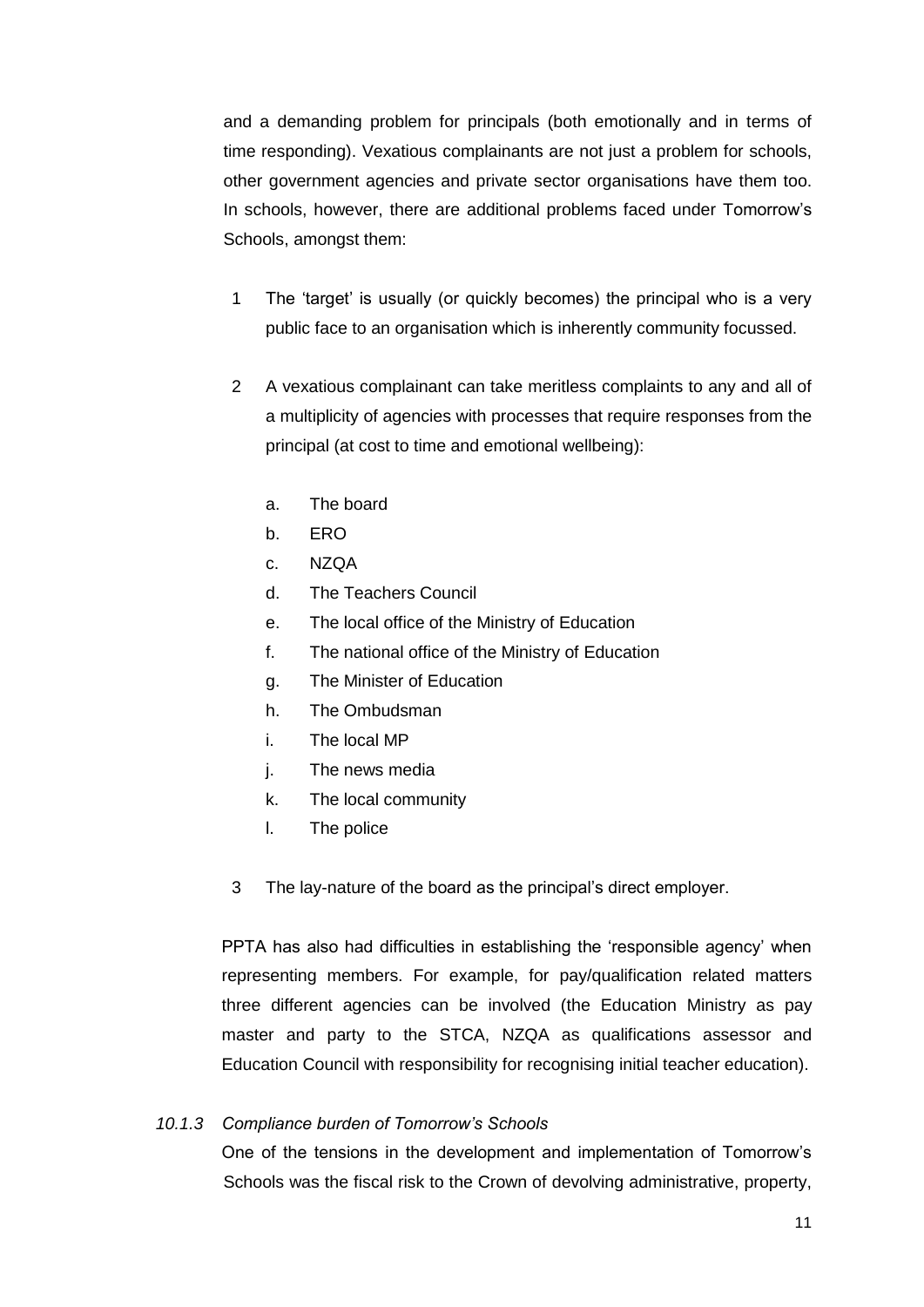employment and funding responsibilities to school boards, at the same time as devolving educational decision making.

The further from the centre decisions which had fiscal implications were made, the greater the potential risk to the Crown. In part this was intended to be managed by bulk funding (with the added attraction to the SSC and government of fiscal savings further down the track). Ultimately however devolved authority also required the devolution of compliance requirements from the Department/Ministry to schools.

The legal requirements governing the operation of schools and limiting the fiscal risk to the Crown created administrative and resource costs that were multiplied across two and a half thousand schools, and were never appropriately resourced. In addition to the compliance requirements imposed on any business by general legislation (e.g. Health and Safety at Work Act, tax legislation, Vulnerable Children"s Act) and local body requirements, schools are required to respond to the compliance requirements in the Education Act and the administrative interpretation of those requirements by the agencies charged with enforcing compliance (Ministry, Education Council, ERO, NZQA).

Each new compliance cost generated by education, or general legislation, has added to the compliance burden of schools, all under-resourced or unresourced from the centre. The effect of these has been increasingly to build administrative workload pressures in schools and to draw resourcing away from the core functions of teaching and learning, and the attention of school leaders from the essential role of educational leadership.

To date governments have been prepared to look at palliative care measures (attempting to streamline compliance) rather than to respond with disease management (increased resourcing) or cure (addressing the underlying cause of the problem, our highly devolved governance and management model).

The Association believes that there are significant resource savings (both time and money) to be made in models where many of the administrative and governance requirements are consolidated into larger regional bodies or in the central ministry, while key educational decisions about teaching and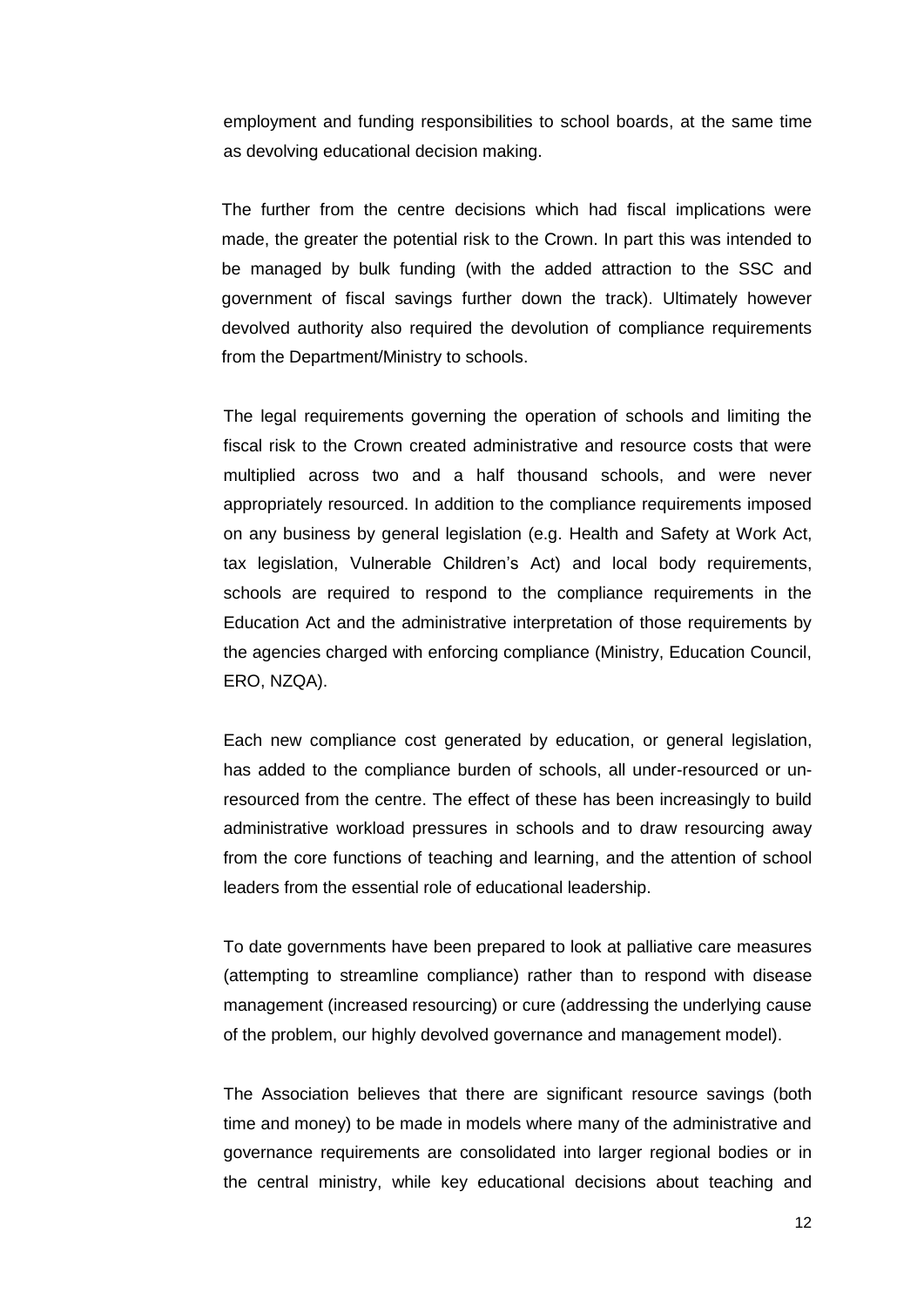learning remain at the local community, thus reducing fiscal risk to the Crown. Management of school property is one obvious candidate.

To illustrate the compliance burden on schools here is a list of key acts of parliament (identified by ERO) with which schools must demonstrate compliance to:

- Building (Pools) Amendment Act 2016
- Building Act 2004
- Copyright Act 1994
- Criminal Records (Clean Slate) Act 2004
- Crown Entities (Financial Powers) Regulations 2005
- Crown Entities Act 2004
- Education (Hostels) Regulations 2005
- Education (School Attendance) Regulations 1951
- Education (Surrender, Retention, and Search) Rules 2013
- Education (Update) Amendment Act 2017
- Education Act 1989
- Education Council Rules 2016
- Employment Relations Act 2000
- Financial Reporting Act 1993
- Fire and Emergency New Zealand Act 2017
- Fire Safety and Evacuation of Buildings Regulations 2006
- Food Act 2014 and Food Regulations 2015
- Harmful Digital Communications Act 2015
- Hazardous Substances (Exempt Laboratories) Regulations 2001
- Hazardous Substances and New Organisms Act 1996
- Health (Immunisation) Regulations 1995
- Health and Safety at Work Act 2015
- Human Rights Act 1993
- Local Government Official Information and Meetings Act 1987 (Part VII)
- New Zealand Bill of Rights Act 1990
- Official Information Act 1982
- Privacy Act 1993
- Prohibition of Gang Insignia in Government Premises Act 2013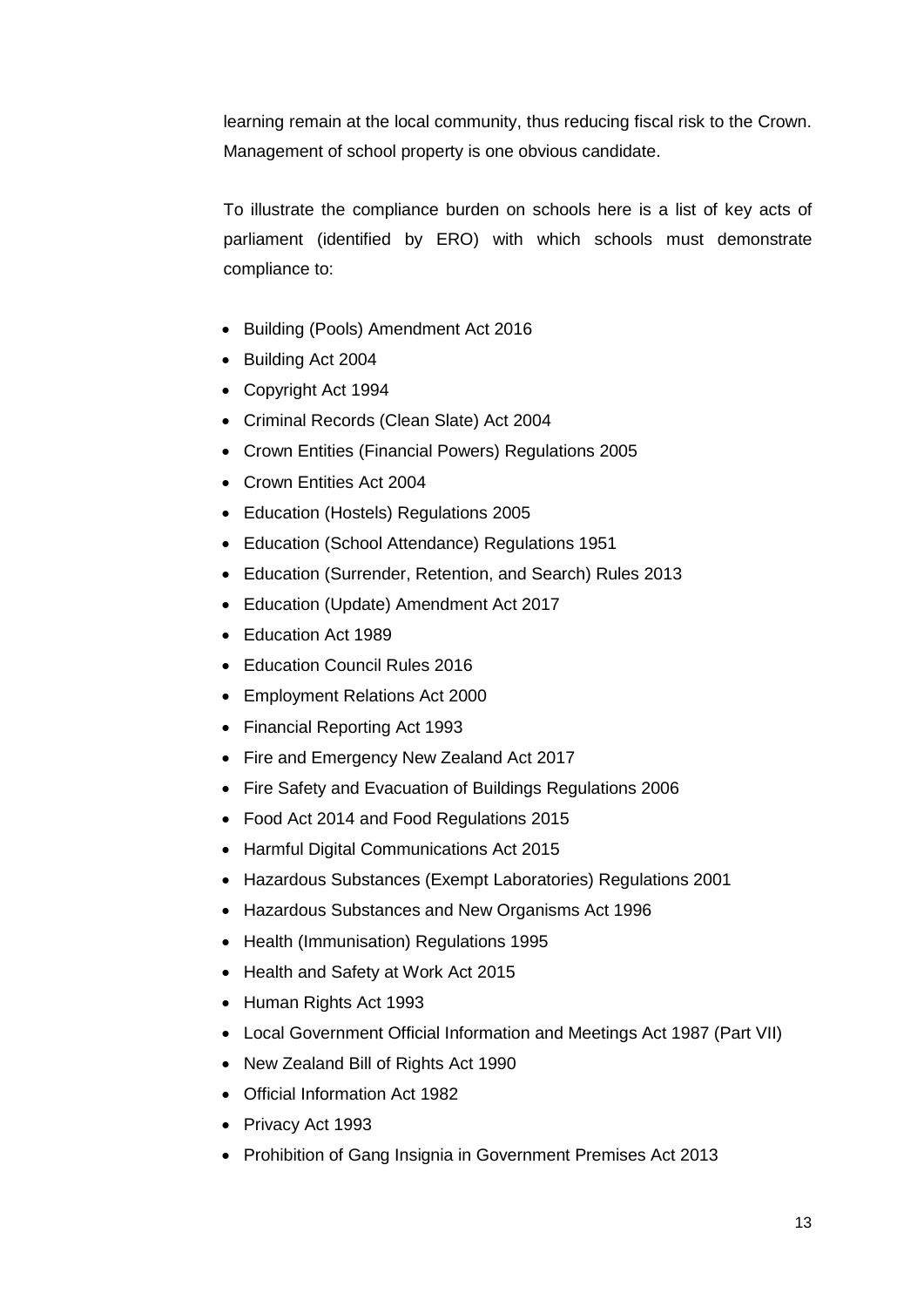- Protected Disclosures Act 2000
- Public Finance Act 1989
- Public Records Act 2005
- Regulations made under the Health and Safety at Work Act 2015
- Resource Management Act 1991
- Smoke-Free Environments Act 1990
- State Sector Act 1988
- Vulnerable Children (Requirements for Safety Checks of Children's Workers) Regulations 2015
- Vulnerable Children Act 2014

#### *10.1.4 Economies of scale*

The devolved system also inhibits economies of scale. The New Zealand education system working as a whole must have tremendous buying power, yet the structure means that schools continue to operate on their own.

## *10.1.5 Network decisions*

Another example of inefficiency is school network decisions. It is too easy for schools to start up, and to remain open, when they are no longer viable. Take the recent example of Tuturumuri School in southern Wairarapa. This school had no fulltime staff or pupils but remained open (until very recently), with the Ministry continuing to pay its annual operating costs of about \$250,000<sup>13</sup>. It is much cheaper, and educationally beneficial (for example in the ability to offer a wider range of options to students), to run one 800 student secondary school than two 400 student ones.

We support consultation and community desires, but the system has lost the ability to weigh up local concerns against those of the country as a whole. The system needs to find a better balance between central, regional and local decision making.

## *10.1.6 Duplication of resources*

**.** 

Funding schools for the number of students they enrol has encouraged schools to compete. When schools compete, they tout for students. They try

<sup>13</sup> https://www.stuff.co.nz/national/education/105018260/education-ministry-makes-call-to-shut-the-wairarapaschool-with-no-students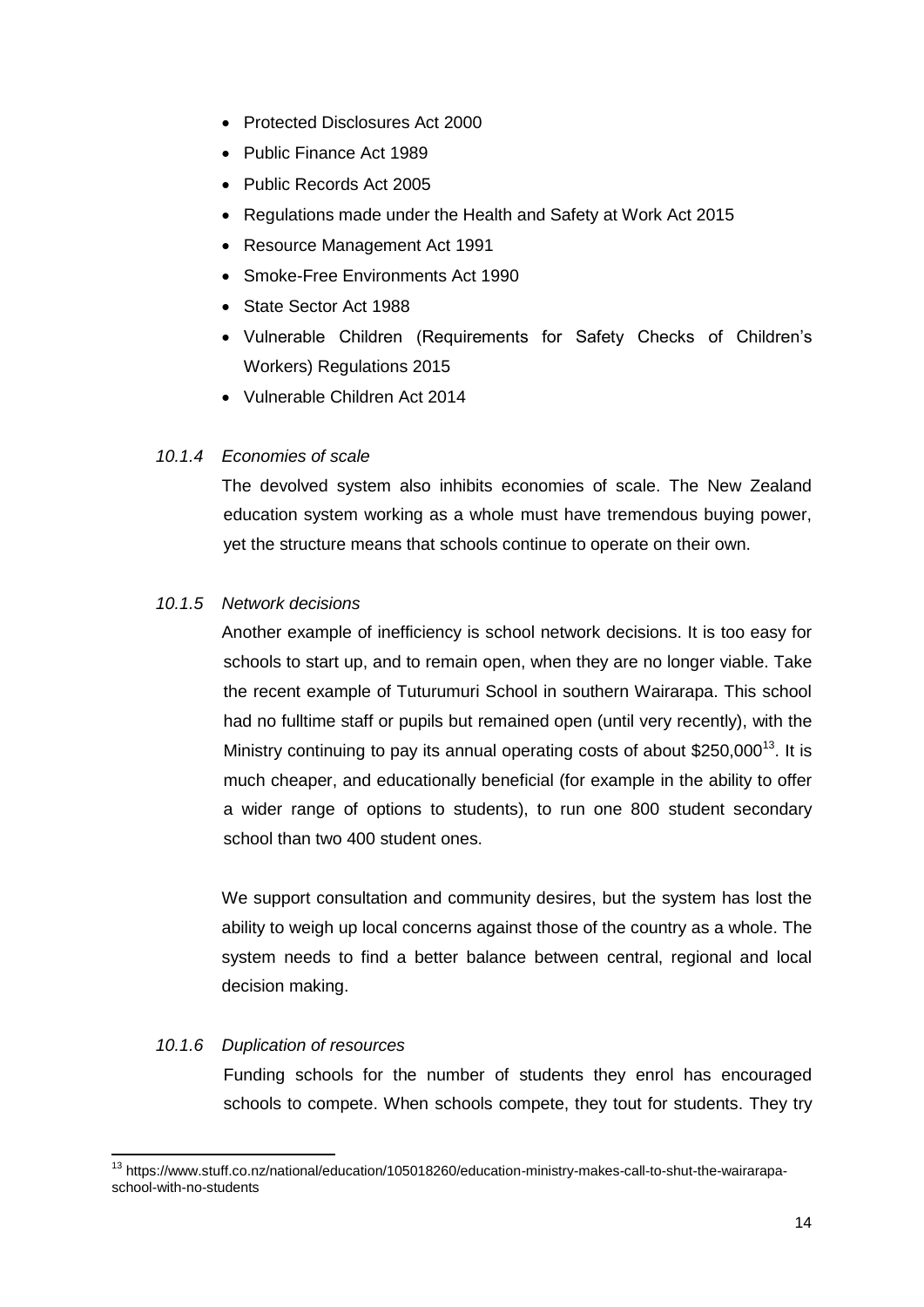to outperform competing schools through advertising, open nights, staff, courses and facilities. Schools encourage teachers to offer more assessments to show how their school is better than another, to offer meaningless credits or offer more internal assessments to improve pass rates.

From the outside this could seem like a good thing, keeping schools "on their toes". In reality it adds to the workload of staff, schools manipulate results to make themselves look better than they really are, and they embark on building projects that make the school look modern or state-of-the-art.

Strangely, schools competing for students actually reduce student choice. Schools usually end up offering the same courses as the neighbouring school to prevent students choosing that school instead of theirs, as every student that ends up at the school down the road means less funding for their school. Competition inhibits schools from working together to provide opportunities for students that working separately they cannot provide – for example, specialising in different subjects, providing alternative education, or different vocational pathways.

At the opposite end of the scale some schools are able to rely for their competitive edge on public perceptions of measures that do not relate to the quality of the learning environment in the school. These institutions are not only largely free from competitive pressures but are able to reverse an underlying tenet of Tomorrow"s Schools and select their students rather than the other way round. For a number of schools this can involve selecting students from outside the school"s natural catchment area. The effect of this on students who remain in surrounding schools is negative in many ways.

The schools that are benefiting from the current model will be resistant to changes that move them from their current privileged position. Greater integration of schools at a regional level would lead to a better sense of shared responsibility for all students in our broader communities and help to mitigate this.

It is time to change the funding arrangement for schools so that they are only funded for students in their catchment, or introduce zoning for all schools. In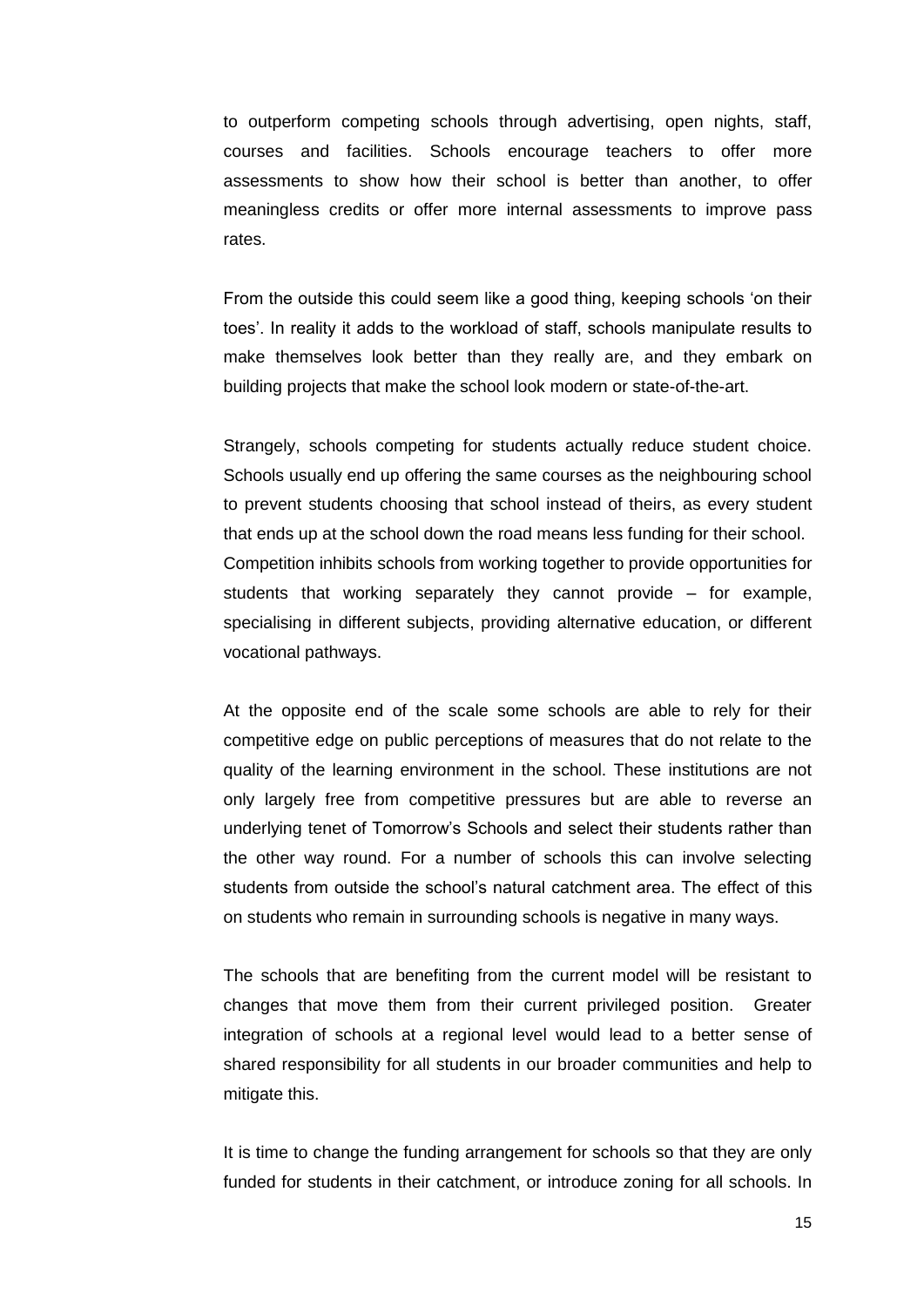addition, local Ministry offices should facilitate schools working together and determine facilities and specialisations across a network of schools to avoid inefficient duplication.

## **11. INNOVATION**

- 11.1 Many schools across New Zealand have developed and put in place innovative teaching and course practices at the classroom, school and even between-school level. Schools have responded positively to being more in control of their spending and increased flexibility around staffing. This local control has enabled schools to create and resource programmes that respond to the needs of their students.
- 11.2 While the devolved system allows schools and teachers to operate with more individuality, flexibility and creativity, working against this is the bureaucratic demand of the current system that teachers and schools must constantly provide complex and time-consuming evidence that they are doing their jobs. We will return to this topic when discussing developing a high trust model.

## **12. COLLABORATION BETWEEN SCHOOLS**

- 12.1 In high performing countries the system encourages the development of teachers" learning communities through which teachers can share their expertise and experiences. There is growing interest in ways to build cumulative knowledge across the profession, for example by strengthening connections between research and practice, and encouraging schools to develop as learning organisations.<sup>14</sup>
- 12.2 Communities of Learning (CoL) have attempted to encourage schools to work together, but these results have been mixed. The review should consider if regional structures can be used to establish networks of schools to encourage cooperation and collaboration and efficient use of resources. As mentioned above, if schools collaborated this could result in increased choice for students.

 $\overline{a}$  $14$  Schleicher, A. (2018). World Class: How to build a 21st-century school system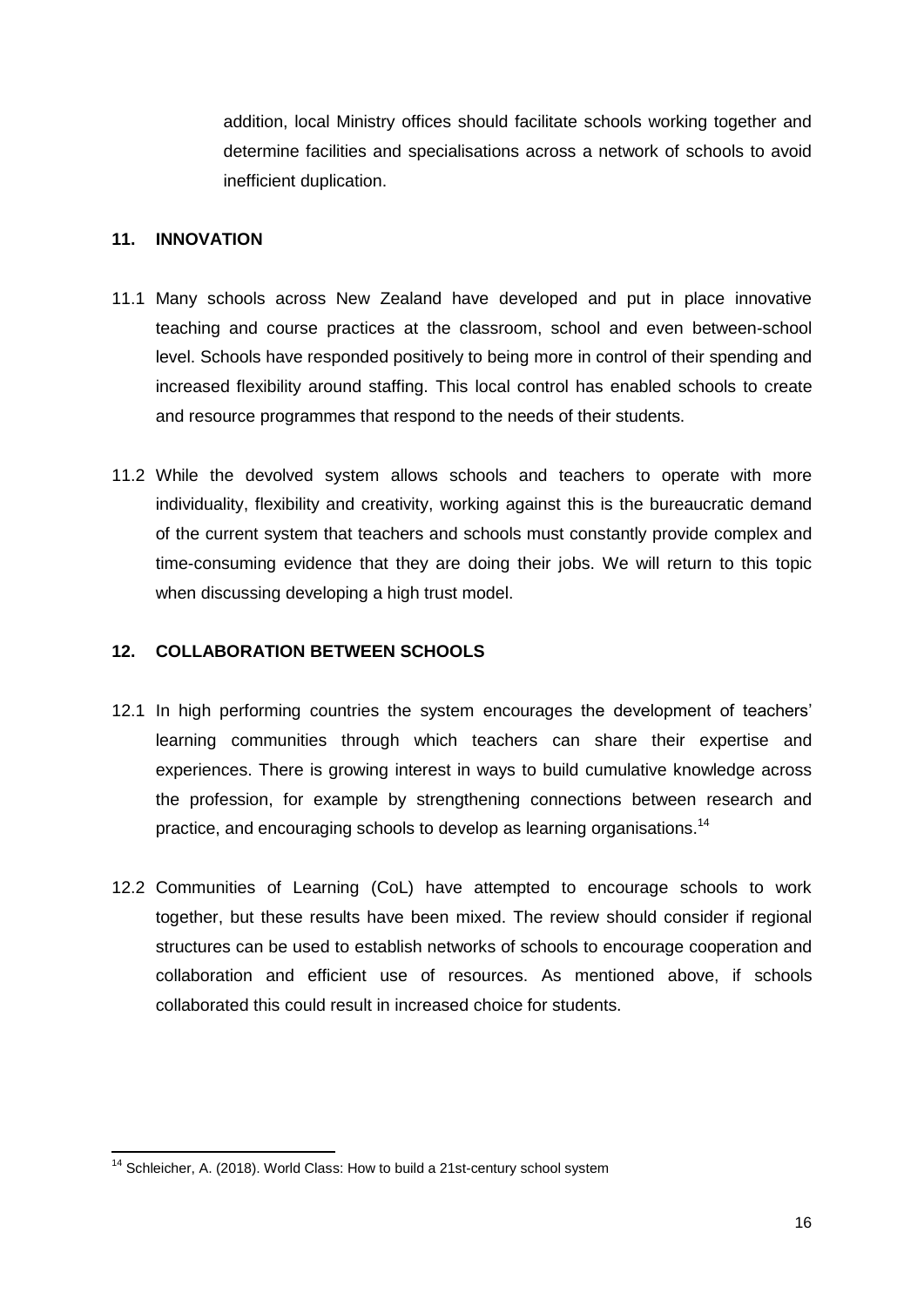## **13. ABILITY TO MEET NATIONAL OBJECTIVES**

- 13.1 When Tomorrow"s Schools was introduced few people envisaged the amount of research and subsequent knowledge that would be discovered about effective ways to teach. In a highly decentralised system it is difficult to get new practices into the classroom. This was particularly so when the Ministry operated as a policy-only agency.
- 13.2 Over time, however, the Ministry has softened on its policy/implementation split. A recent example is the introduction of the new Digital Technologies and Hangarau Matihiko Curriculum where the Ministry allocated \$38m to ensure schools and teachers have an understanding of the new curriculum content and how it can be integrated into teaching and learning programmes.
- 13.3 It assembled a group of technology teachers and other experts to design an implementation plan, beginning with data gathered on the current state of digital technology teaching levels. The group then designed professional development to cater for three levels of readiness:
	- digital fluency

**.** 

- nationwide digital readiness programme
- tailored digital technologies professional learning and development
- 13.4 The Ministry also provided specialised online modules for teachers and students to support the new content for senior secondary levels.<sup>15</sup> This provision is not perfect but is the kind of support that teachers need.
- 13.5 PPTA would like to see subject and pedagogical capacity built up in the Ministry, making it a mecca of knowledge. Currently the Ministry out-sources most PLD. If support programmes are out-sourced, the Ministry loses control over quality. Expertise is not built up in the Ministry as it is lost once the project is over. Contracting PLD costs more due to the duplication of tasks like administration and advertising, and the requirement for a private company to make a profit. In-house PLD could provide career opportunities for teachers.

<sup>&</sup>lt;sup>15</sup> http://www.education.govt.nz/ministry-of-education/specific-initiatives/digital-technologies-and-hangaraumatihiko-learning/comprehensive-support-package/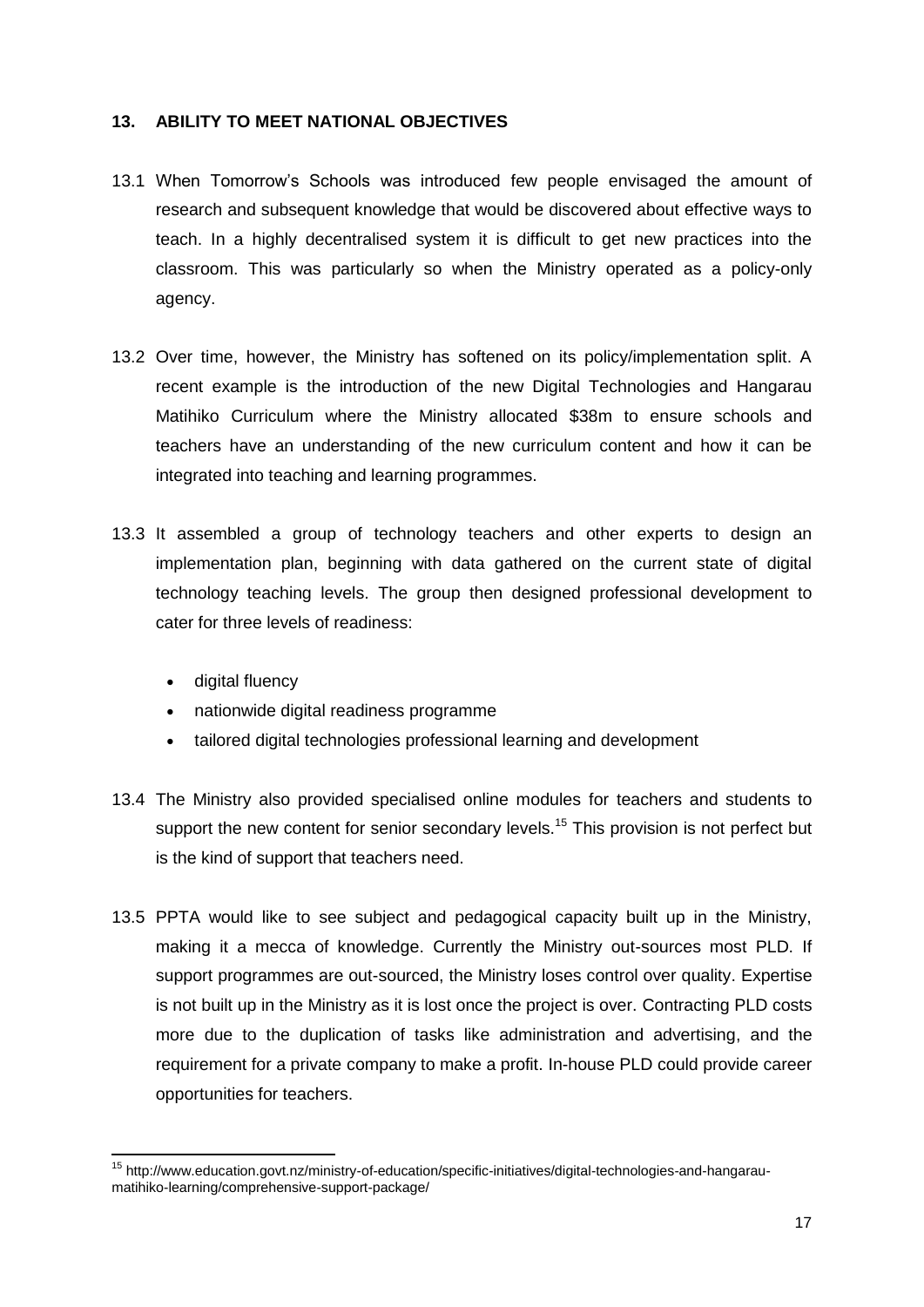## **14. DEMOCRATIC PARTICIPATION**

- 14.1 Tomorrow"s Schools has been successful in increasing the involvement of parents in their local school and kindling the ideal that schools are responsive to the needs of their local community, as well as to the needs of the wider community. An elected board, however, is by no means the only way this can be achieved.
- 14.2 As mentioned above, not all schools can self-manage. What is the solution?
- 14.3 Some school leaders are eager to retain the current model, believing that it would be a mistake to force greater centralisation on all schools just because some schools are struggling. The argument has been made for a "two-track" system $<sup>16</sup>$  that gives</sup> "successful schools" similar, or more local control, and others much less.
- 14.4 A 2011 ERO publication reported between 16 and 20 per cent of schools struggling with the responsibilities of self-management, especially in low-income or rural communities, and in small schools $17$ . The report went on to state that the schools that are struggling are not necessarily the same ones from year to year. PPTA prefers a different solution to the two-track one. We would favour a system that identified struggling schools early and provided the necessary support to ensure that they succeeded.
- 14.5 The challenge is to facilitate community involvement in schools, in a way that does not require the community to be spending time on administration, tasks that require specialist knowledge or the responsibility of being an employer of the principal and staff.

## **15. SUPPORT FOR TEACHERS**

15.1 No education system can be better than the teacher workforce that staffs it<sup>18</sup>. PPTA is deeply concerned about the state of teacher professional education in NZ and teacher recruitment and retention.

 $\overline{a}$ 

<sup>&</sup>lt;sup>16</sup> http://103.14.3.1/national/programmes/insight/audio/2018650326/insight-examining-tomorrow-s-schools

<sup>17</sup> Wylie, C. (2012)

<sup>&</sup>lt;sup>18</sup> Schleicher, A. (2018)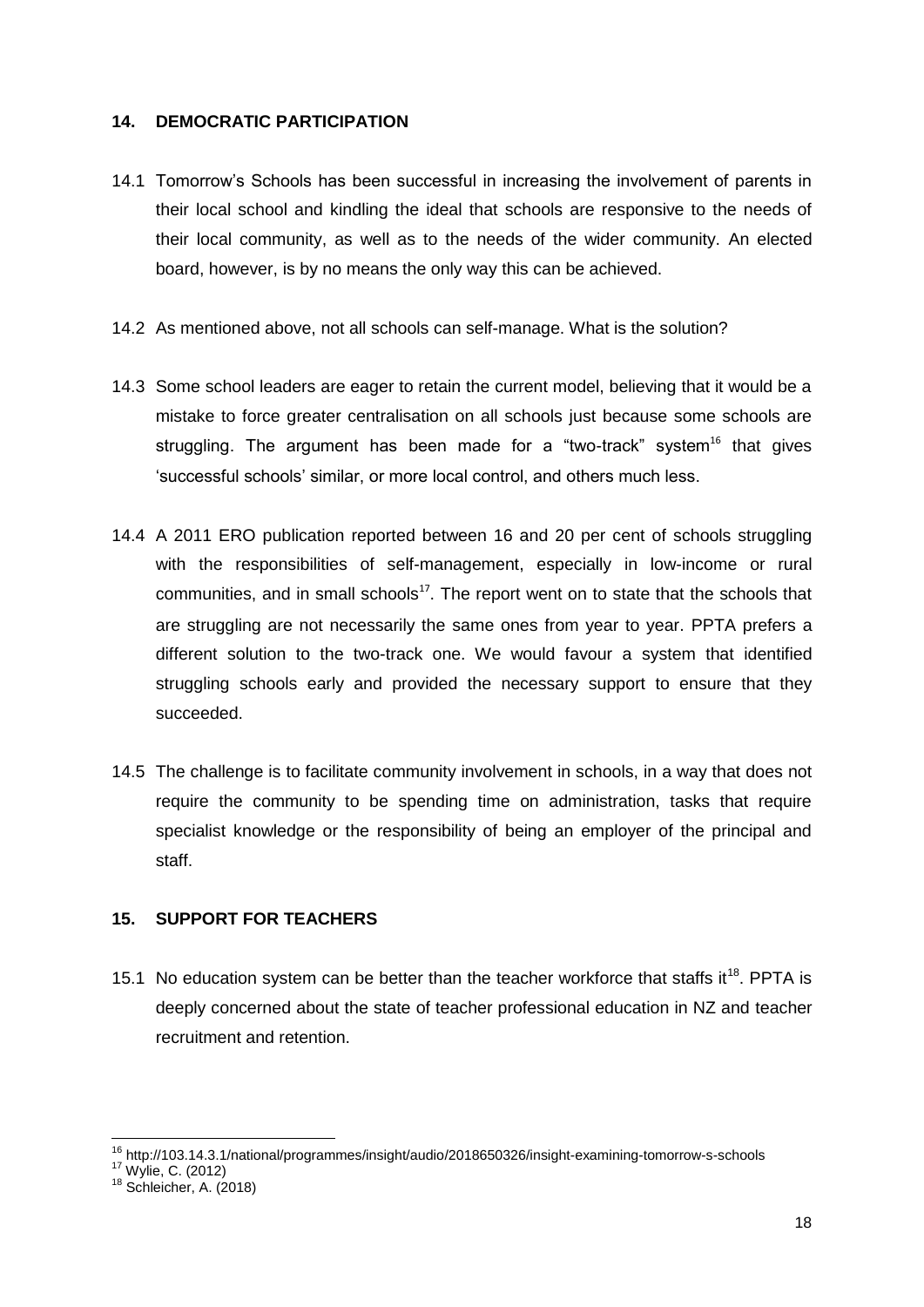#### *15.1.1 Teacher PLD*

Teaching is not a skill that once learnt in initial teacher education is there for life. An effective teacher"s career requires on-going professional development to hone skills and learn new skills. Teacher professional development is a continuum, beginning with initial teacher education, followed by a period of induction and mentoring, by on-going teacher and leadership education – right throughout a teaching career.

The devolved system has been poor for teacher professional development. For two years after the introduction of Tomorrow"s Schools the Ministry continued to fund the Advisory Services through the Universities and Colleges of Education. After that time the funding went directly to schools that then prioritised the funding as they felt fit. From that time teacher professional development became haphazard. Some schools gave it high priority, others did not. To compound matters schools had to seek professional development out from approved facilitators. There was no longer a prospectus detailing an array of courses available throughout the year.

In addition, the designers of Tomorrow's Schools assumed that the informal connections between schools would continue once things were decentralised. This did not happen. Competition exacerbated the problem. Schools became isolated from each other. Teachers lost track of subject clusters and regional associations. Ironically it was the lack of support for the introduction of NCEA and the upheaval of the new curriculum that briefly forced teachers together and there was a time where collaboration flourished, where resources and ideas where shared – but through adversity.

Schools are required to be Good Employers and this requires them, among other things, to provide opportunities for the enhancement of the abilities of individual employees.<sup>19</sup>

The Iterative Best Evidence Synthesis (BES) on Teacher Professional Learning and Development<sup>20</sup> sets out seven contexts for effective teacher learning:

 $\overline{a}$ 

<sup>&</sup>lt;sup>19</sup> Secondary teachers collective agreement

<sup>20</sup> Timperley, H. Wilson, A., Barrar, & H., Fung, I. (2007)Teacher professional learning and development.

Wellington. Ministry of Education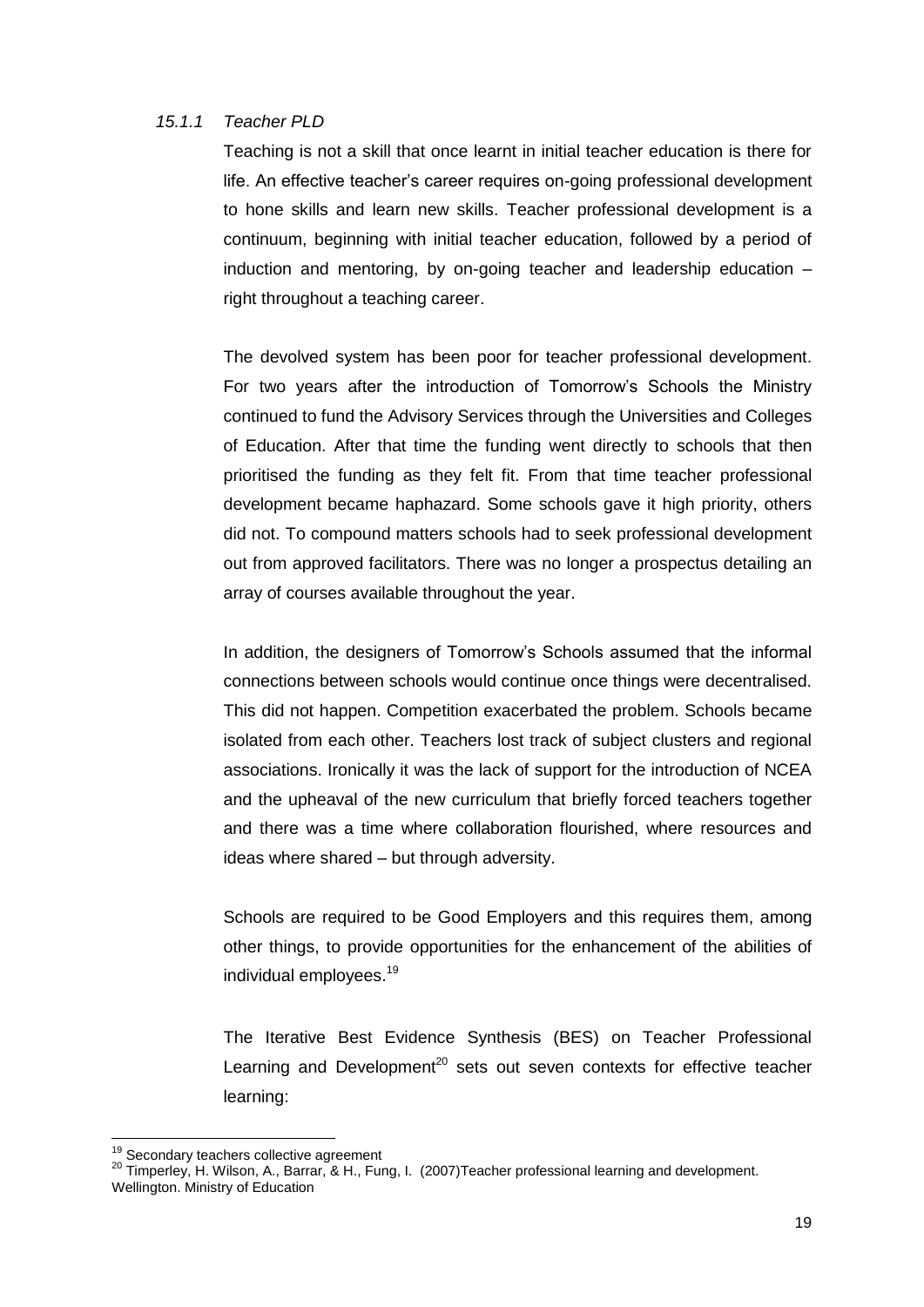- Extended time for opportunities to learn
- External expertise
- Teachers' engagement in the learning
- Prevailing discourses challenged
- Opportunities to participate in a professional community
- Consistency with wider trends in policy and research
- Active school leadership.

Because most of the decision-making around PLD has been devolved to individual schools, schools have chosen to act in their own best interests and consequently the system has lost the ability to plan and act for the greater good. Succession planning for middle leaders, senior leaders and principals, is a case in point. What is the incentive for a school to grow a leader for him or her to move, on promotion, to another school?

The loss of around 40% of teachers within the first 5 years of teaching may be partially explained by the lack of support for beginning teachers.

Now is the opportunity to re-establish an appropriate balance between system focused, school directed and teacher initiated professional development - a balance between government, school and teacher priorities.

## *15.1.2 Advisory Service*

PPTA supports the government"s intention to establishment an Advisory Service (Service) to share best-practice and to mentor and advise teachers. We see the value of a balance between curriculum experts at the centre who are familiar with evidence-based current best practice and local support at school and cluster level.

We support the Service being able to second talented teachers to be mentors<sup>21</sup>. Professional development by people who have recent classroom experience is very effective. It is also excellent professional development for the teachers who are seconded, and provides a career path for teachers.

**<sup>.</sup>** <sup>21</sup> Labour Party Manifesto 2017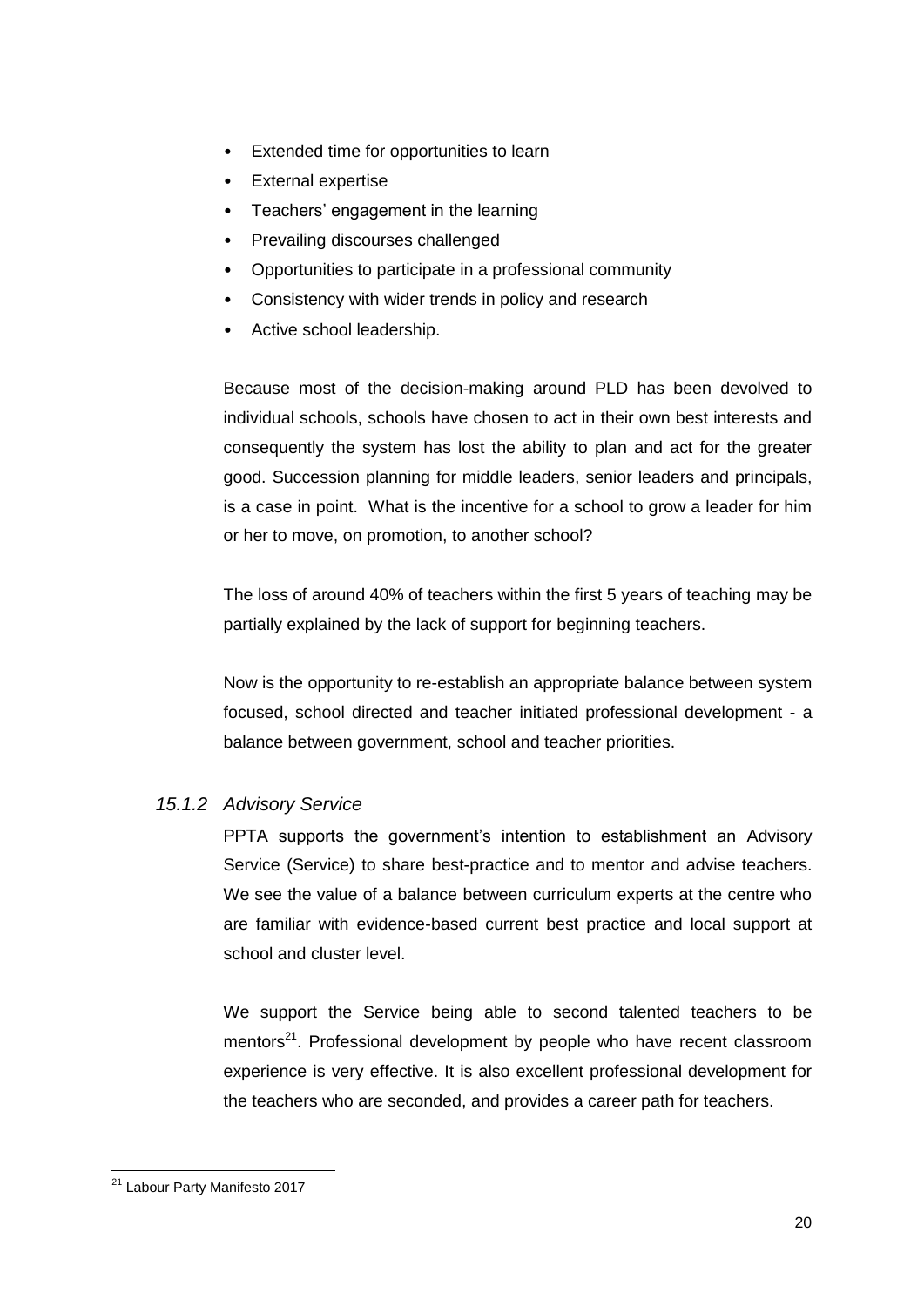NZ education has not provided much support for its middle and senior leaders and principals so we fully endorse the establishment of a College of Educational Leadership as part of the Advisory Service.

School leadership is important at every level, but none more so than as principal. To be an effective principal requires knowledge and skills. We also support the establishment of qualifications for leadership positions, especially if the programmes are available (as promised) for new and existing leaders. We are aware that insisting on leadership qualifications will take a few years to establish, but in the long run this will ensure that middle and senior leaders and principals will be better equipped for their roles. Seconding experienced and knowledgeable leaders into the College will add credibility to the course and qualifications.

#### *15.1.3 Teacher supply*

Our teacher supply crisis is further evidence of a system that is not working.

Currently, NZ does not recruit and retain enough teachers to staff its schools. It was estimated that we were 800 secondary teachers short at the beginning of 2018. In our fragmented system no single organisation takes responsibility for ensuring adequate supply of quality teachers with the right mix of expertise.

The problem starts at initial teacher education. Over the last decade there has been a 40% reduction in the number of people training to be teachers. A brief look at initial teacher recruitment is very illuminating:

- TeachNZ (an arm of the Ministry) is responsible for the promotion of teaching – a web-only presence.
- Tertiary institutions are responsible for enrolling (and choosing) people for initial teacher education.
- Tertiary institutions decide how many teachers they will recruit, enrol and train.
- The Education Council ensures the quality of the courses
- Tertiary institutions deliver the courses with practicums in schools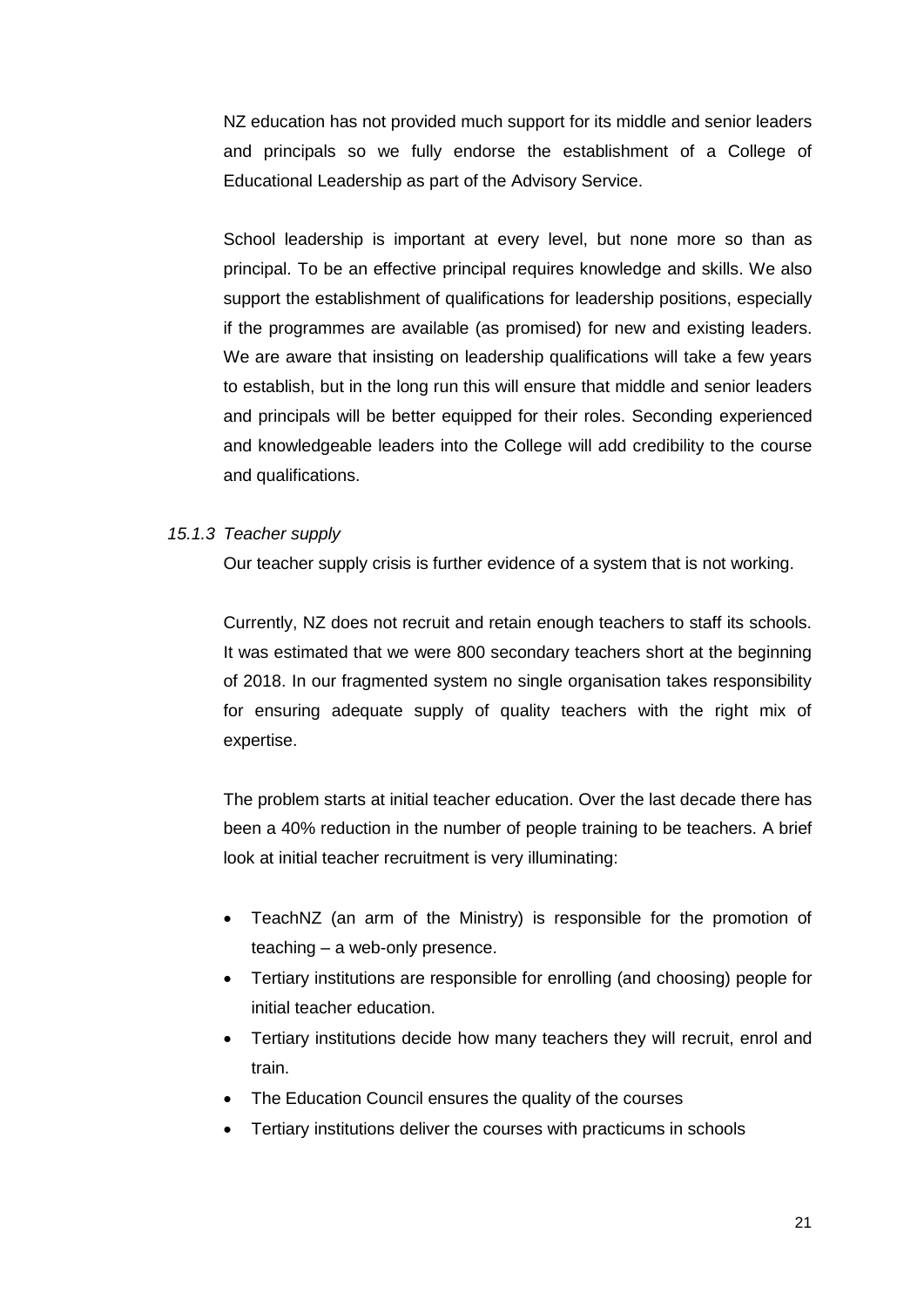- Teachers in schools (without any specialist training) provide advice and guidance to trainee teachers while they are on placement, usually with a visit from a tertiary lecturer at some stage during the placement.
- Education Council sets the standard for registration
- Beginning teachers graduate
- They apply to the Education Council for registration
- They apply to the Education Council for provisional certification
- They then compete in the market for positions in schools.
- Schools appoint beginning teachers to positions, often on a fixed term basis.
- Schools provide an induction and mentoring programme for beginning teachers – no training is given for this.
- Beginning teachers teach a 0.8 programme in Year 1, and a 0.9 programme in Year 2.
- Usually at the end of a 2 year period, if the school agrees that the beginning teacher has met the Standards for the Teaching Profession (STP), the beginning teacher applies to the Education Council for a full practising certificate.

The same fragmented approach to initial teacher education is seen throughout the system when it comes to teacher supply and has exacerbated the teacher shortage. The central agency, the Ministry, does not gather and analyse teacher supply and demand data, nor take an active role in ensuring that supply and demand are aligned.

#### **16. High trust model**

16.1 The current system was described by ex-Secretary of Education, Howard Fancy, as "tight-loose-tight": tight expectations on what government expected from schools nationally, a loose hands-off approach to the way schools met those expectations locally, and high levels of accountability for meeting the expectations set. Fundamentally, however, these delineations undermine shared responsibility for educational outcomes, letting central agencies off the hook for a range of matters which they hold great influence over. Exemplifying this approach is the Ministry of Education"s regular insistence that if one school can be shown to be dealing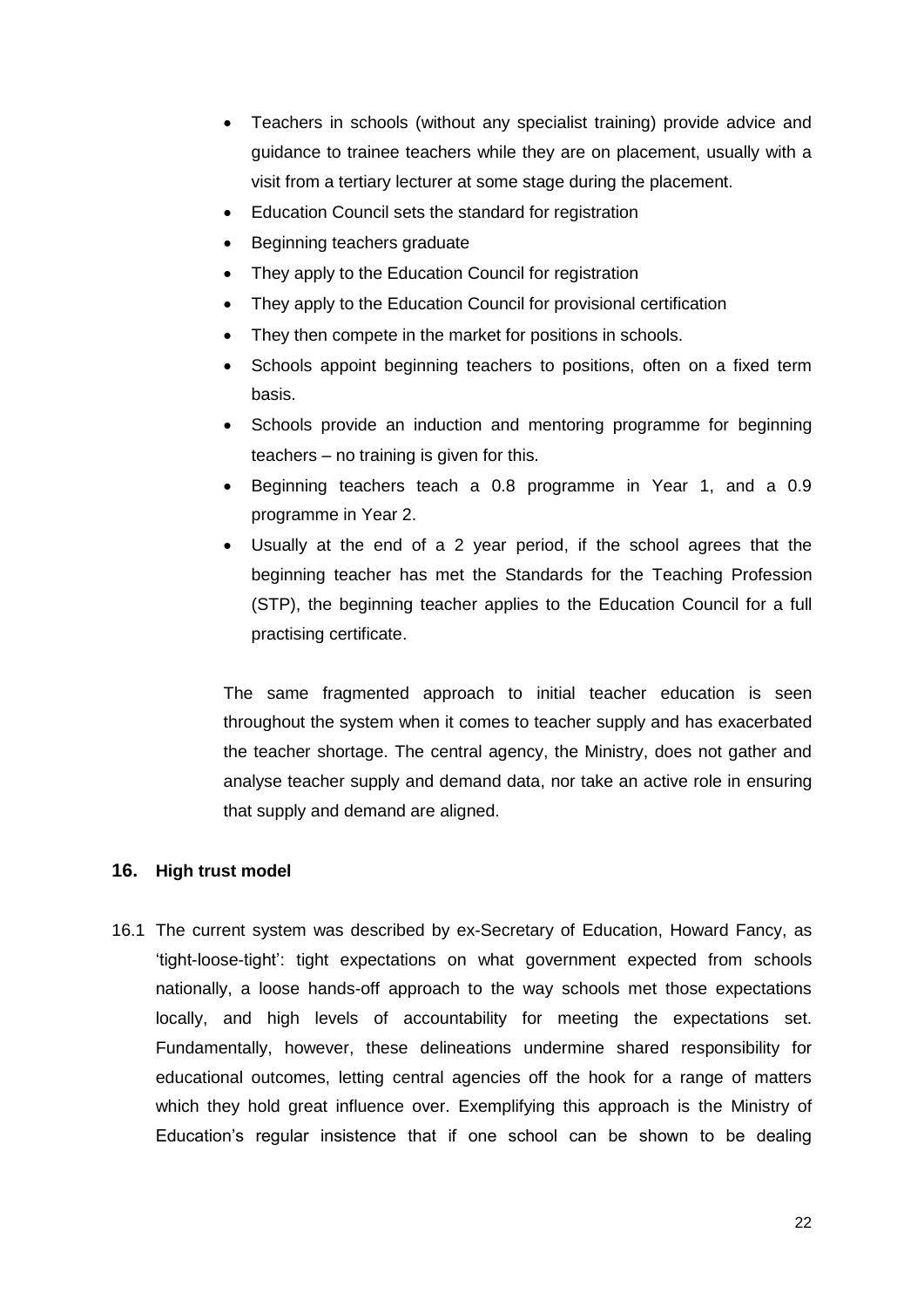successfully with any given challenge then there"s no reason why every other school shouldn"t do the same. The structures are wrong, the incentives are wrong.

- 16.2 Top performing countries have moved on from administrative control and accountability to professional forms of work organisation. They encourage their teachers to be innovative, to improve their own performance and that of their colleagues, and to pursue professional development that leads to better practice. The emphasis is not on looking upward within the administration of the school system. Instead it is about looking outward to the next teacher or the next school, creating a culture of collaboration and strong networks of innovation.<sup>22</sup>
- 16.3 To retain individuality, flexibility and creativity, the government and its agencies should operate in a framework of trust that teachers will plan and teach in ways that meet the diversity of the students they teach. Any new model should be based on "tight-supportlight-support": clear expectations, support for individual schools to achieve these in and for their local community, light monitoring to ensure that things are moving forward and support for schools where this is not so. This form of accountability and support would work better with the Ministry of Education taking over ERO"s functions, and providing regional structures which actively support schools on an on-going basis.

## *16.3.1 Education Council*

Under any revised system, PPTA would like to see the retention of an independent teacher professional registration body, currently the Education Council. We believe that an independent professional body with a clear focus on its functions - deciding and regulating who is able to practise as a teacher in New Zealand, and free from political influence - is a safe-guard for New Zealand society.

# **17. Final comments**

17.1 This submission will conclude with two comments - PPTA involvement in any changes, and importantly, implementation.

# *17.1.1 PPTA involvement*

**<sup>.</sup>**  $22$  Schleicher (2018).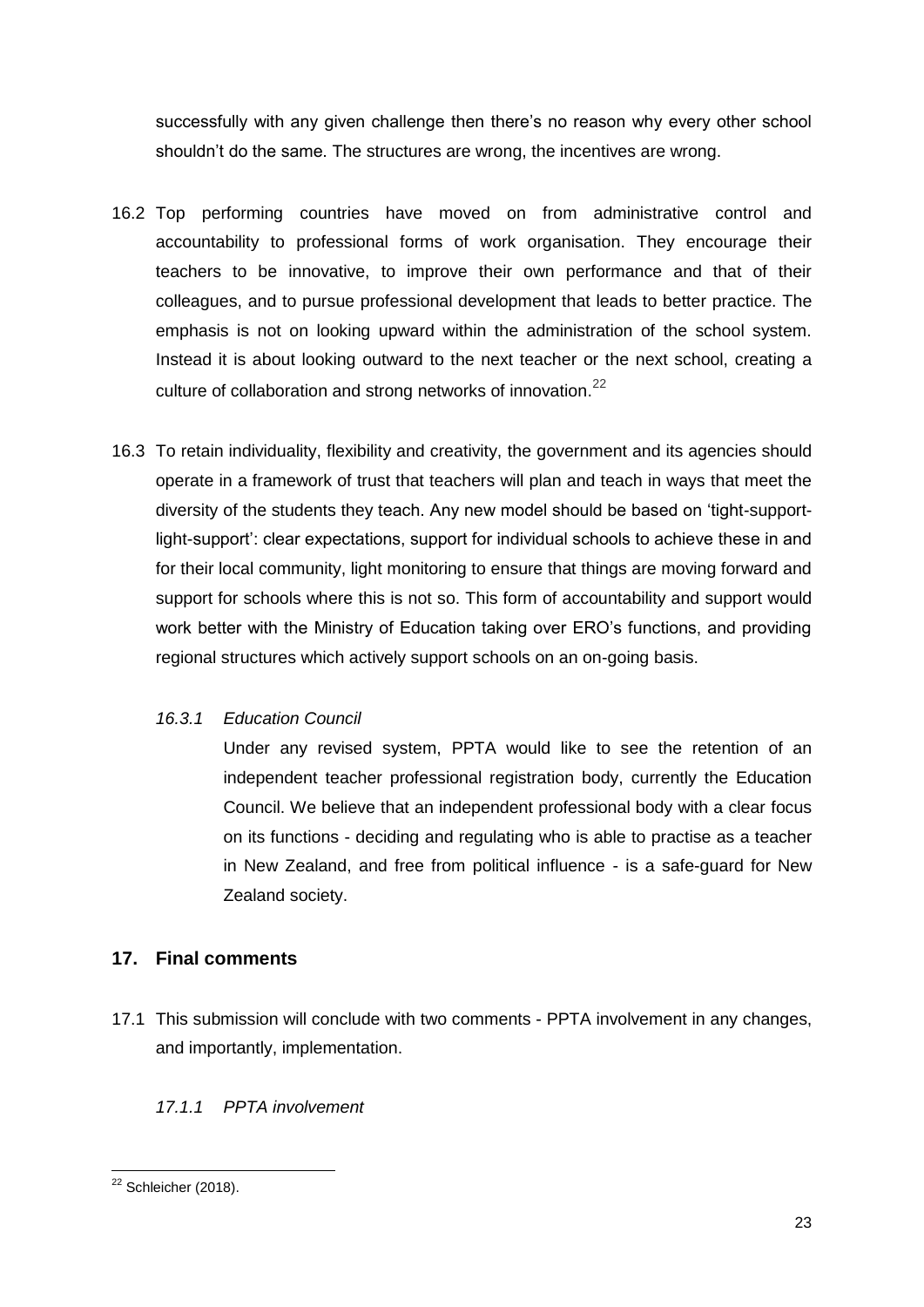At the 2018 International Summit of the Teaching Profession (ISTP), PPTA entered into an agreement with the government which stated that the Ministry would involve the unions and the teaching profession in the co-construction of any changes to education. We see this submission and our involvement in the reference group as part of that process. However, we believe that we have a vital role to play in the next phase of the review, especially where changes may affect terms and conditions of employment of secondary teachers and principals who are our members.

In this regard, PPTA would welcome some changes to the current employment model as it is highly problematic, with the Secretary of Education as the employer for the purpose of collective bargaining, and individual schools for daily application and enforcement. The Ministry has little incentive to enforce the collective agreement in schools, and is often unaware of the realities of its application, and schools as employers have little commitment to national collective agreements that they often do not understand well. PPTA would be very interested in working with the Ministry and other unions on changes that will address these problems.

#### *17.1.2 Change management*

PPTA is concerned that any changes are implemented in a way that is mindful of teacher well-being – workload in particular. The implementation of Tomorrow"s Schools, the NZ Curriculum and NCEA left teachers overwhelmed and feeling unsupported. Many teachers left the profession as a result - it was a distraction from the core task of teaching.

There is no reason for the government to act with undue haste. Any changes should be carefully planned, implemented and properly resourced. It may be useful to consider different time frames for different transitions, for example administrative changes, curriculum changes, establishing the Advisory Service.

## *17.1.3 A trial*

One way to ensure that changes will be effective and manageable is to start with a pilot - in the spirit of a learning ecosystem. This could be with a region, a district or a cluster of schools. It would be more illuminating if the trial was in an area where schools are under pressure, or where educational outcomes